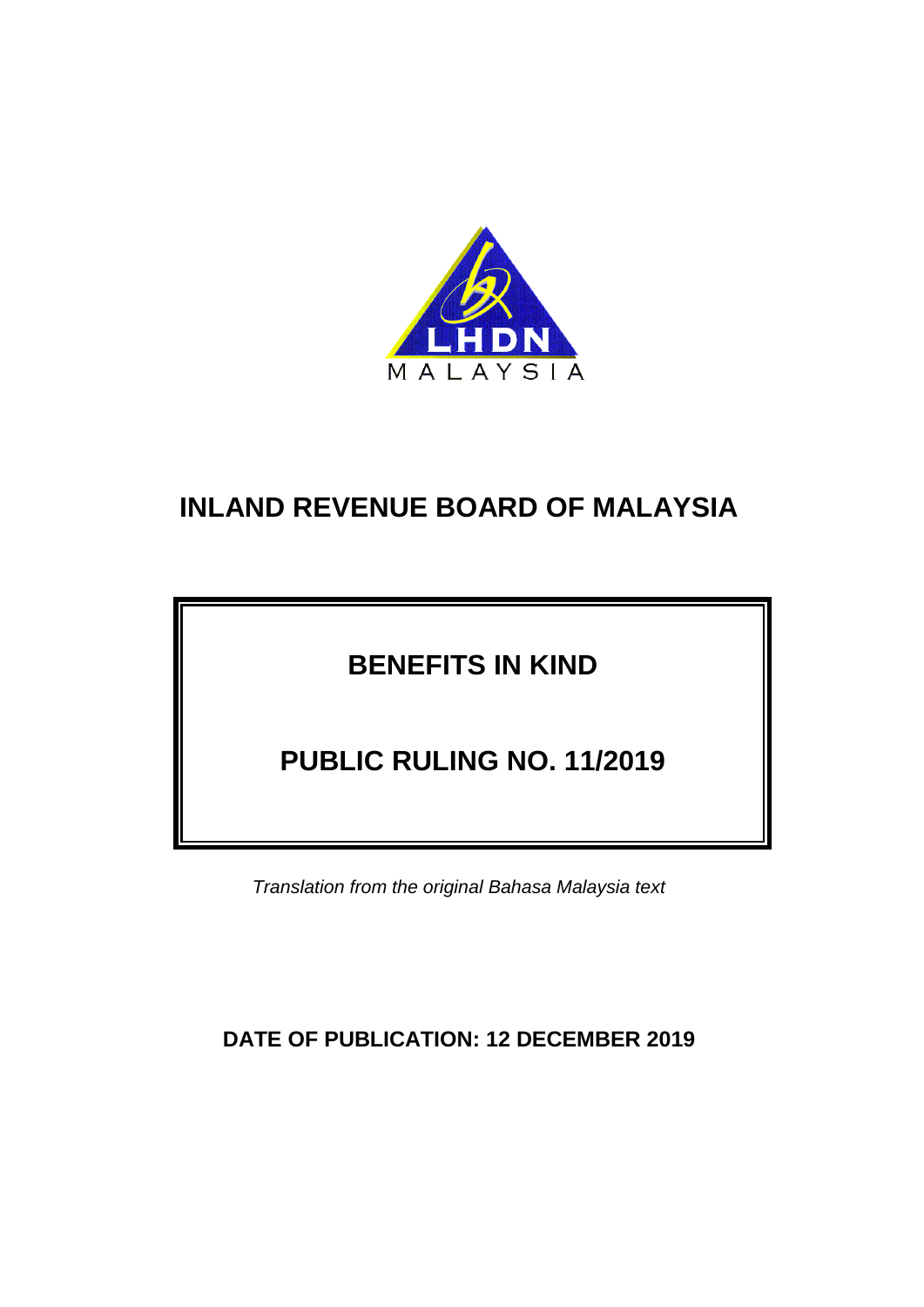

Published by

Inland Revenue Board of Malaysia

Second Edition

First edition on 15 March 2013

© 2019 by Inland Revenue Board of Malaysia

All rights reserved on this Public Ruling are owned by the Inland Revenue Board of Malaysia. One print or electronic copy may be made for personal use. Professional firms and associations are permitted to use the Public Ruling for training purposes only.<br>Systemic or multiple reproduction, reproduction, distribution to multiple location via electronic or other means, duplication of any material in this Public Ruling for a fee or commercial purposes, or modification of the content of the Public Ruling is prohibited.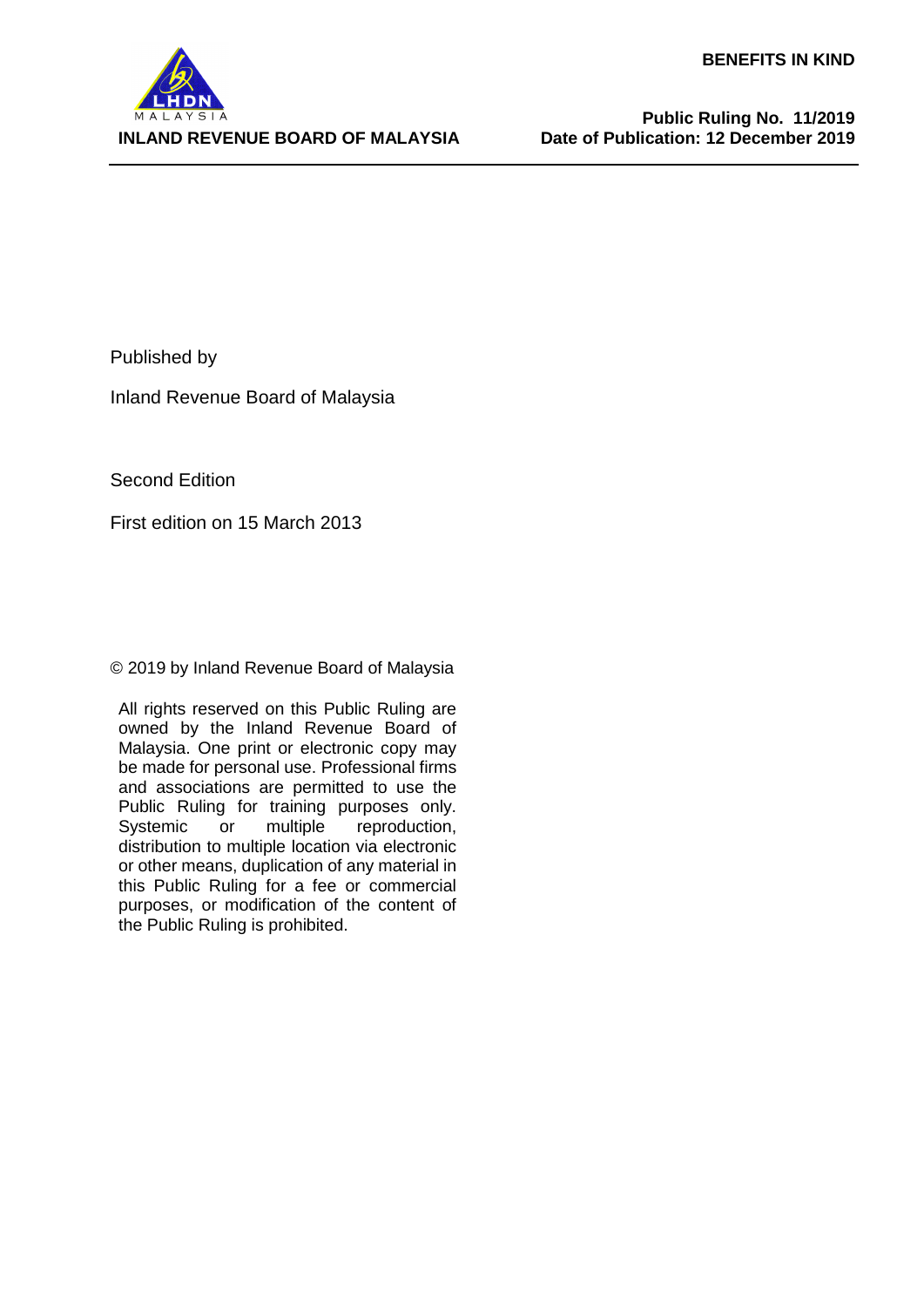

| <b>CONTENTS</b> |                                                           | Page           |
|-----------------|-----------------------------------------------------------|----------------|
| 1.              | Objective                                                 | 1              |
| 2.              | <b>Relevant Provisions of the Law</b>                     |                |
| 3.              | Interpretation                                            |                |
| 4.              | <b>Benefits in Kind</b>                                   | $\overline{2}$ |
| 5.              | Ascertainment of the Value of Benefits in Kind            | 3              |
| 6.              | Particulars of Benefits in Kind                           | 4              |
| 7.              | <b>Other Benefits</b>                                     | 14             |
| 8.              | Tax Exemption on Benefits in Kind Received by an Employee | 14             |
| 9.              | <b>Employer's Responsibilities</b>                        | 22             |
| 10.             | <b>Employees Responsibilities</b>                         | 23             |
| 11              | <b>Monthly Tax Deduction</b>                              | 23             |
| 12.             | <b>Deduction Claim</b>                                    | 24             |
| 13.             | <b>Updates and Amendments</b>                             | 24             |
| 14.             | <b>Disclaimer</b>                                         | 24             |

# **DIRECTOR GENERAL'S PUBLIC RULING**

Section 138A of the Income Tax Act 1967 (ITA) provides that the Director General is empowered to make a Public Ruling in relation to the application of any provisions of the ITA.

A Public Ruling is published as a guide for the public and officers of the Inland Revenue Board of Malaysia. It sets out the interpretation of the Director General in respect of the particular tax law and the policy as well as the procedure applicable to it.

The Director General may withdraw this Public Ruling either wholly or in part, by notice of withdrawal or by publication of a new Public Ruling.

**Director General of Inland Revenue, Inland Revenue Board of Malaysia.**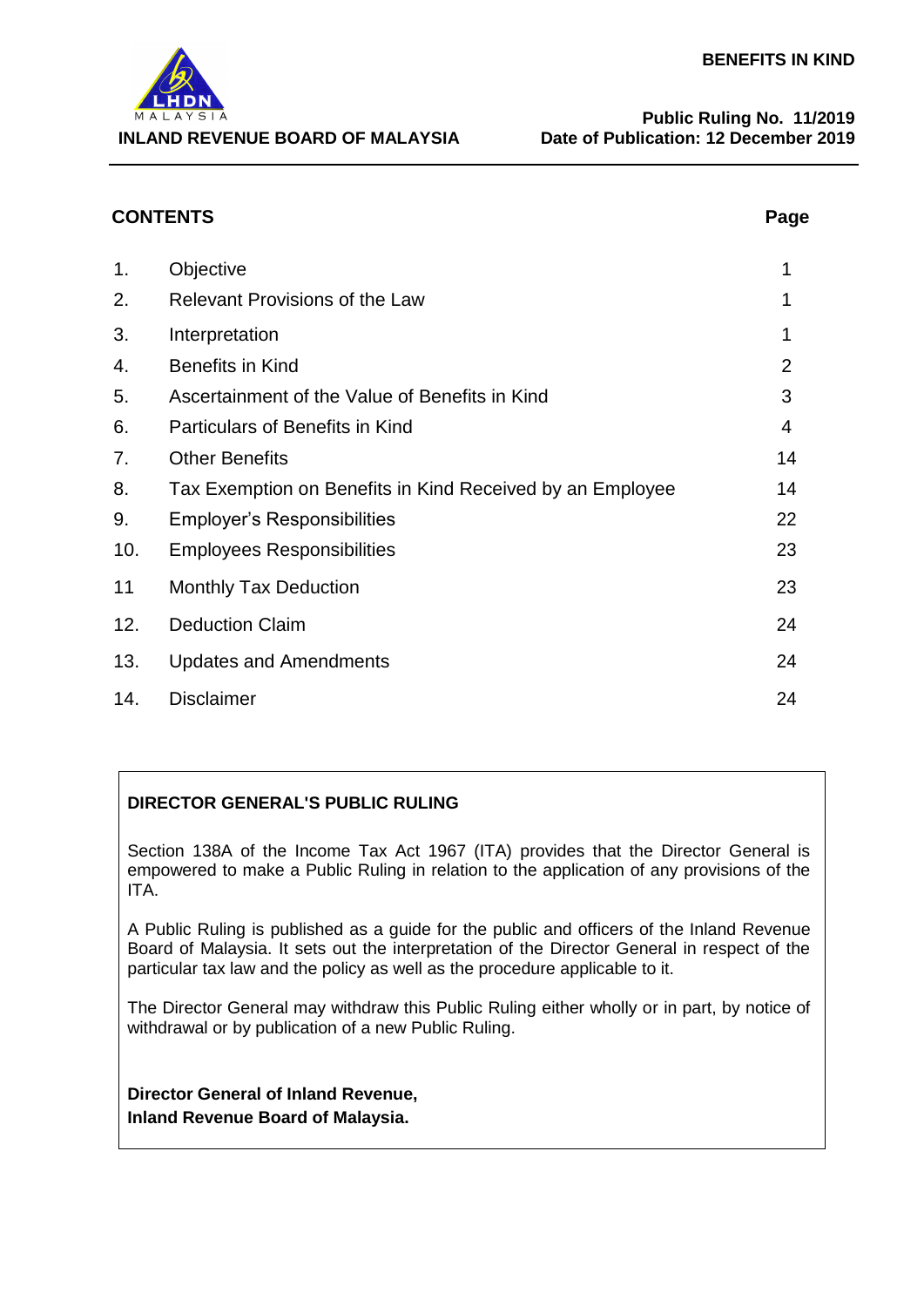

### **1. Objective**

The objective of this Public Ruling (PR) is to explain -

- a) The tax treatment in relation to benefit in kind (BIK) received by an employee from his employer for exercising an employment, and
- b) The method of ascertaining the value of BIK in order to determine the amount to be taken as gross income from employment of an employee.

### **2. Related Provisions of the Law**

- 2.1 This PR takes into account laws which are in force as at the date this PR is published.
- 2.2 The provisions of the Income Tax Act 1967 (ITA) related to this PR are paragraphs 13(1)(b), and subsection 13(1A) and 32(1).
- 2.3 The relevant subsidiary laws referred to in this PR is the Income Tax (Exemption) Order 2009 - [P.U. (A) 152/2009]

#### **3. Interpretation**

The words used in this PR have the following meaning:

- 3.1 "Members of his/her immediate family" means his wife or wives and his children, or her husband and her children.
- 3.2 "Child" means a legitimate child or step-child of an individual or his wife, or a child proved to the satisfaction of the Director General to have been adopted by the individual or his wife in accordance with any law.
- 3.3 "New" in relation to a motorcar means a motorcar including a reconditioned motorcar at the time when it was first registered in Malaysia.
- 3.4 "Motorcar" means a motor vehicle other than a motor vehicle licensed by the appropriate authority for commercial transportation of goods or passengers.
- 3.5 "Cost of motorcar" means actual cost of the motorcar inclusive of accessories but excluding bank charges, insurance premium and road tax at the time when it was new.
- 3.6 "Cost of leave passage" means cost of fares.
- 3.7 "Employer" in relation to an employment means
	- a) The master, where the relationship of master and servant subsists,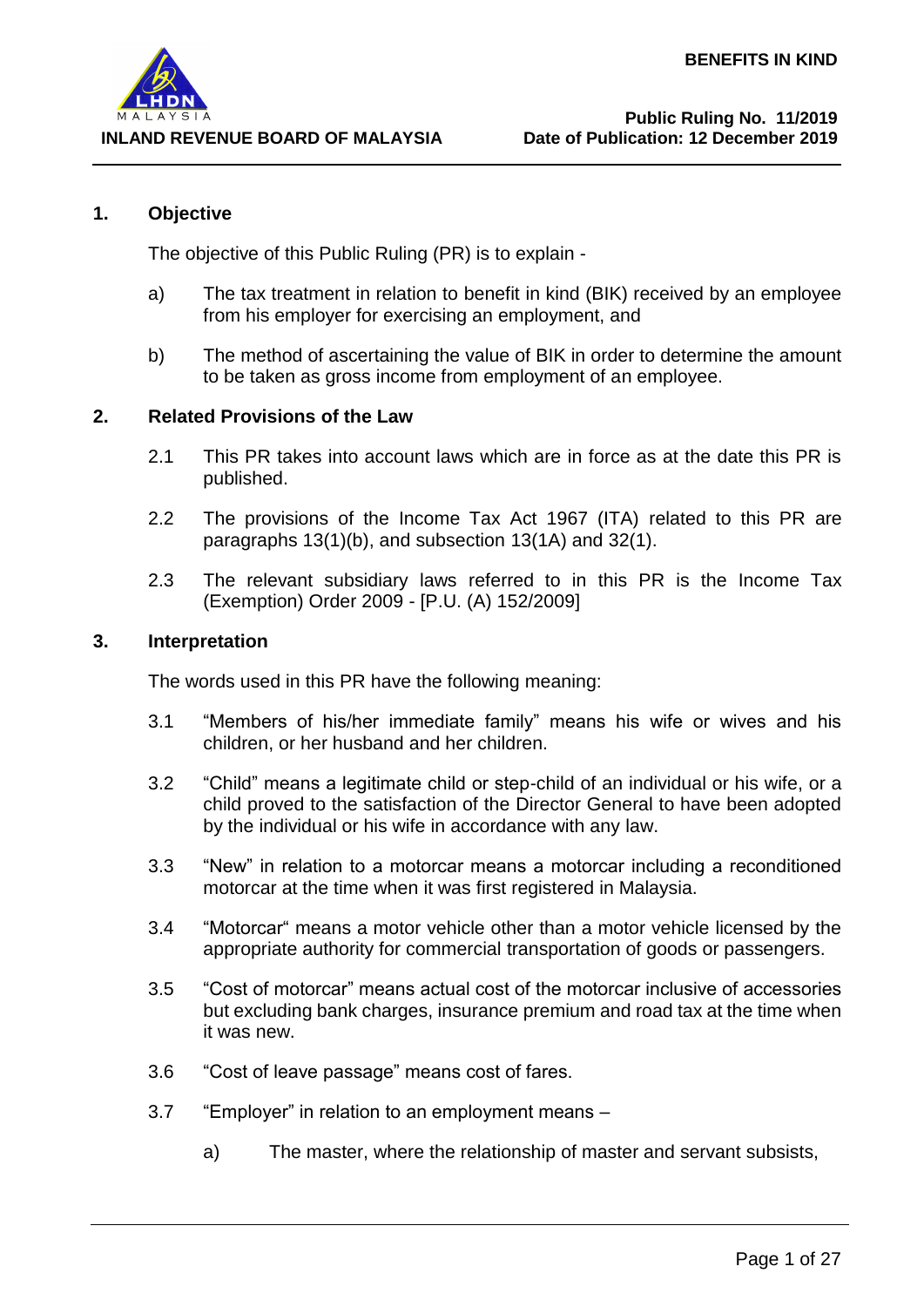

- b) Where the relationship does not subsist, the person who pays or is responsible for paying any remuneration to the employee who has the employment, notwithstanding that the person and the employee may be the same person acting in different capacities.
- 3.8 "Employee" in relation to an employment means
	- a) The servant, where the relationship of servant and master subsists,
	- b) Where the relationship of servant and master does not subsist, the holder of the appointment or office which constitutes the employment.
- 3.9 "Employment" means
	- a) Employment in which the relationship of master and servant subsists,
	- b) Any appointment or office, whether public or not and whether or not that relationship subsists, for which the remuneration is payable.
- 3.10 "Perquisites" means benefits that are convertible into money received by an employee from the employer or third parties in respect of having or exercising the employment.

#### **4. BIK**

- 4.1 Paragraph 13(1)(b) of the ITA provides that the gross income of an employee from an employment also includes any amount equivalent to the BIK provided to the employee by/on behalf of his employer to be personally enjoyed by that employee.
- 4.2 BIKs are benefits not convertible into money, even though they have monetary value. The phrase **not convertible into money** means that when the benefit is provided to the employee, that benefit cannot be sold, assigned or exchanged for cash either because of the employment contract or due to the nature of the benefit itself.
- 4.3 All BIKs received by an employee are taxable. However, benefits described in paragraph 8 of this PR are exempt from tax.
- 4.4 In the case of accommodation provided by/on behalf of the employer to his employee, this benefit is not covered under paragraph 13(1)(b) of the ITA. Instead, it is specifically dealt with under paragraph 13(1)(c) of the ITA. These benefits are described in detail in the [Public Ruling No. 3/2005: L](http://www.hasil.gov.my/pdf/pdfam/PR3_2005.pdf)iving Accommodation Benefit Provided for the Employee By the Employer and the Addendum to Public Ruling No. 3/2005 dated 5 February 2009.
- 4.5 The same treatment applies to benefits that are convertible into money. They represent perquisites from the employment of an employee and are taxable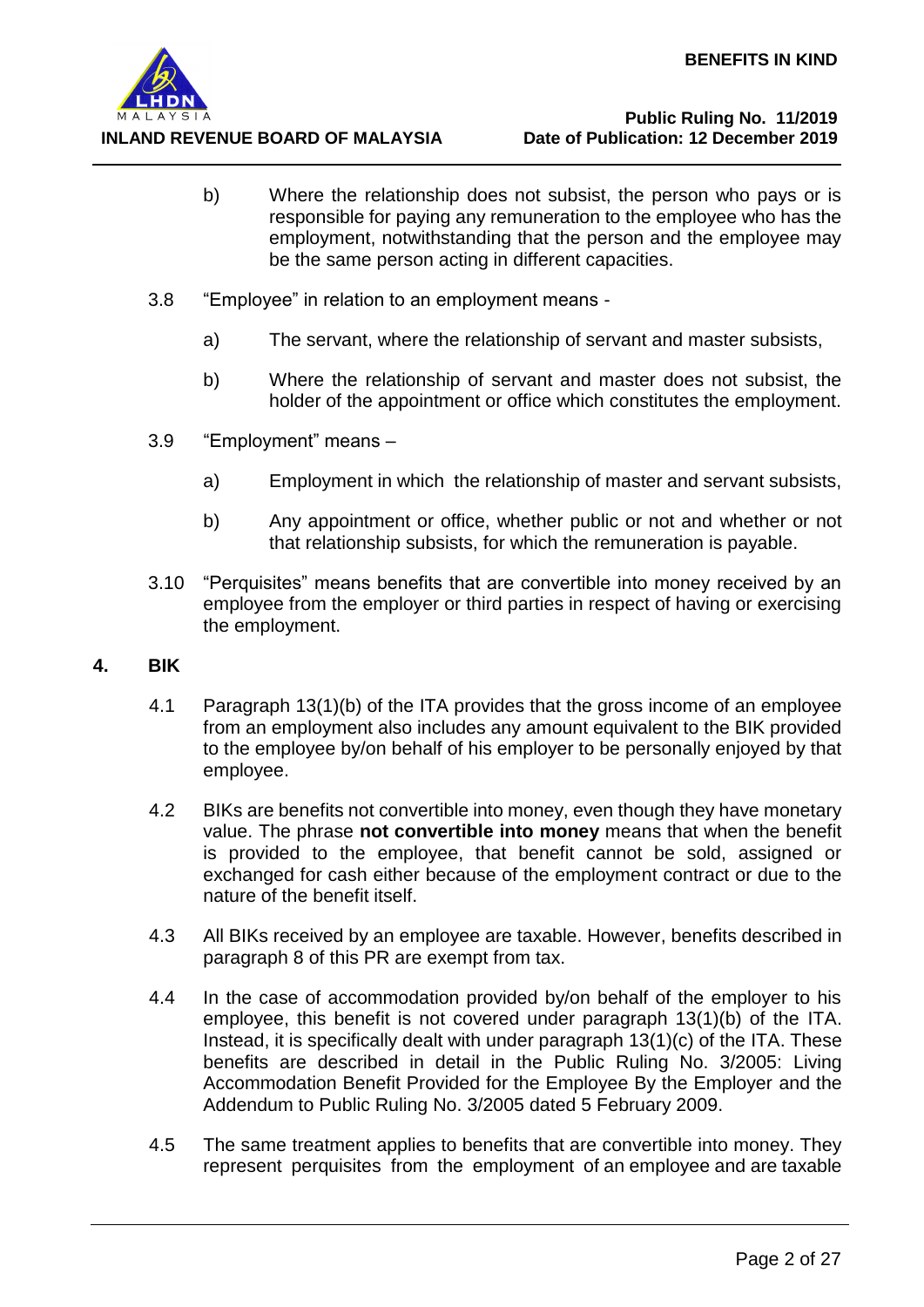

under paragraph 13(1)(a) of the ITA. These benefits are explained in detail in [Public Ruling No](http://www.hasil.gov.my/pdf/pdfam/PR2_2013.pdf) 5/2019: Perquisites from Employment dated 19 November 2019.

### **5. Ascertainment of the Value of BIK**

- 5.1 Subsection 32(1) of the ITA provides that the value of BIK to be taken as gross income from an employment of an employee is an amount which is just and reasonable in the circumstances. Two methods may be used to determine the value of BIK provided to the employee by the employer. The methods are:
	- a) The formula method, and
	- b) The prescribed value method.
- 5.2 The Formula Method
	- 5.2.1 Under this method, each benefit provided to the employee is ascertained by using the formula below:

|  |                 |  | Cost of the asset that is provided as     |  |                     |
|--|-----------------|--|-------------------------------------------|--|---------------------|
|  | benefit/amenity |  |                                           |  | $=$ Annual value of |
|  |                 |  | Prescribed average life span of the asset |  | the benefit         |

Here, cost means the actual cost incurred by the employer.

5.2.2 For the purposes of applying the formula method, the prescribed average life span of the various assets are as in Appendix 1.

### **Example 1**

Employee A is provided with a refrigerator. The cost of the refrigerator is RM2,000 and the prescribed average life span of the asset is 10 years.

Based on the above formula, the annual value of the BIK for refrigerator is:

 $RM2,000 = RM200$ 10

The amount of RM200 must be taken into account as part of Employee A's gross income from employment and this amount should be reported by the employer in the employee's CP8A (EA) / CP8C (EC).

5.2.3 The prescribed average life span of the assets as tabulated in Appendix 1 must be applied for any benefit/amenity provided regardless whether the asset is old or new.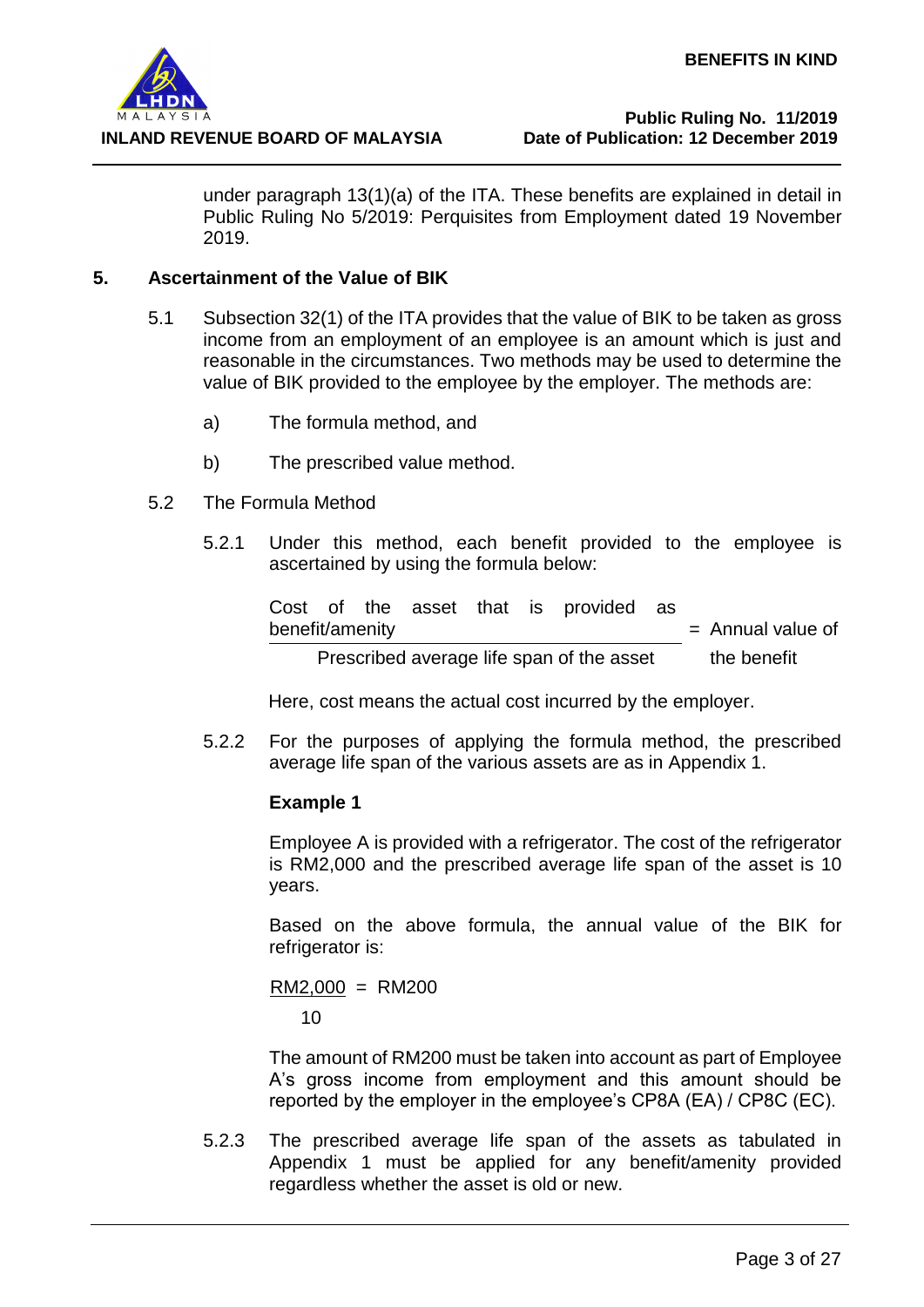

- 5.2.4 The value of BIK based on the formula method provided to the employee by the employer can be abated if the BIK is –
	- a) Provided for less than a year, or/and
	- b) Shared with another employee, or/and
	- c) Used for purpose of the business of the employer.
- 5.3 The prescribed value method
	- 5.3.1 As a concession, the prescribed value method can be used as an alternative to determine the value of the BIK provided by the employer to his employee.
	- 5.3.2 The schedules for the prescribed values of the benefits commonly provided to the employee are as in Appendix 2.
	- 5.3.3 The value of BIK based on the prescribed value method provided to the employee by the employer can be abated if the BIK is –
		- a) Provided for less than a year, or/and
		- b) Shared with another employee

Under the prescribed value method, there is no abatement for business usage on the BIK provided to the employee.

5.4 Consistency

Whichever method is used in determining the value of the benefit provided, the basis of computing the benefit (whether the formula method or the prescribed value method) must be consistently applied throughout the period of the provision of the benefit for each unit of asset.

## **6. Particulars of BIK**

- 6.1 Motorcar and other related benefits
	- 6.1.1 Where a motorcar is provided, the benefit to be assessed is the private usage of that motorcar and the petrol provided. A motorcar which is provided to the employee is regarded to be used privately if–
		- a) It is used for travelling between the office and the employee's home, and
		- b) It is kept at the employee's home where the motorcar can be used by the employee or his family at any time.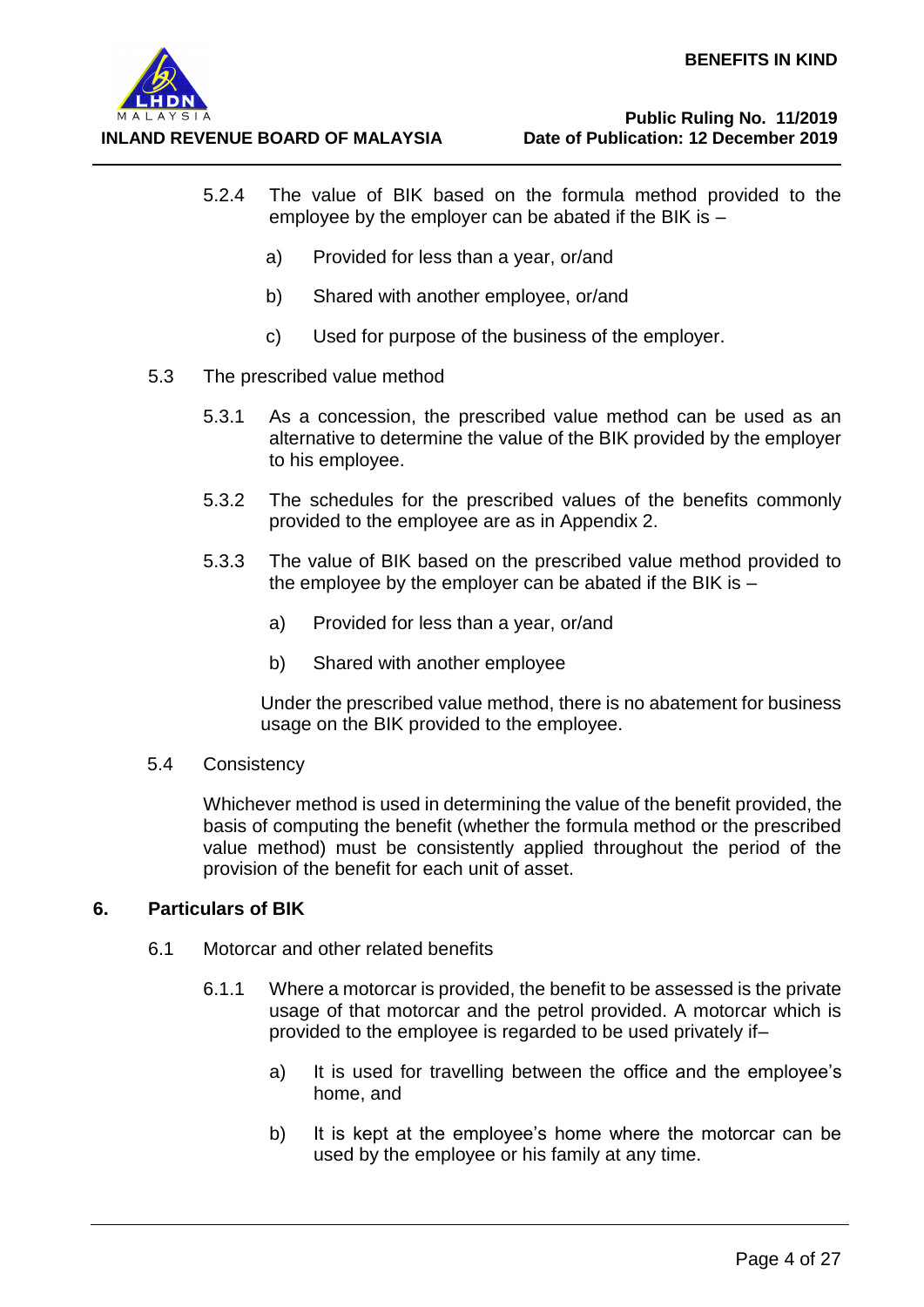

However, toll fees which are paid by the employer is regarded as inclusive in the value of the BIK on the motorcar. Maintenance costs such as servicing, repairs, annual road tax and annual insurance premium are not regarded as part of the benefit of the employee.

6.1.2 The computation of BIK in respect of a motorcar should be based on the formula method. Under this method an abatement of 20% is given, which is deemed to be the value of the motorcar at the time when it is returned to the employer by the employee. Hence, the formula to be applied in respect of BIK on a motorcar is as follows:

```
Cost of the motorcar x 80\% = Annual value of benefit
8 (Prescribed Average Life Span) of the motorcar
```
# **Example 2**

Employee B is provided with a new Honda City. The benefit is provided to him throughout the year 2018. The cost of the motorcar is RM81,000.

The annual value of BIK in respect of the motorcar which is taxable as part of Employee B's gross income from employment for the year of assessment 2018 is as follows:

RM81,000 x 80% = RM8,100 8

- 6.1.3 However, as a concession, the prescribed value method can be used. The prescribed value for a motorcar is given as in Appendix 2. Under the prescribed value method, the valuation of the benefit will be based on the cost of the motorcar at the time when it was new. This treatment is also applicable to :
	- a) A second hand motorcar, and
	- b) A leased / rented motorcar

# **Example 3**

The facts are the same as in Example 2.

Using the prescribed value method, the annual value of BIK in respect of the motorcar which is taxable as part of Employee B's gross income from employment for the year of assessment 2018 is RM3,600.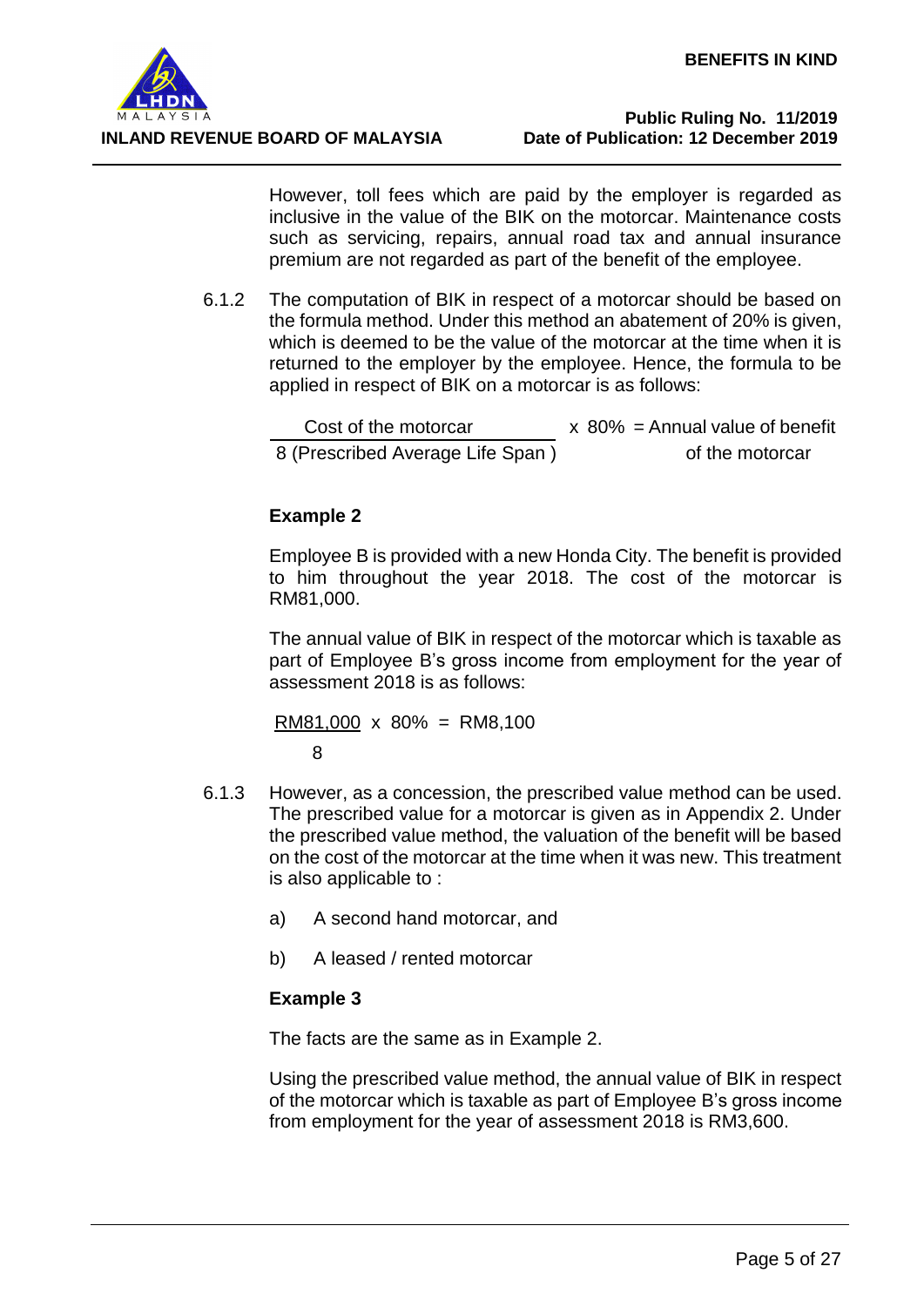

### **Example 4**

Employee C is provided with a used car which was purchased by his employer for RM120,000. The cost of the motorcar when new was RM205,000.

Using the prescribed value method, the annual value of BIK in respect of the motorcar which is taxable as part of Employee C's gross income from employment for the year of assessment 2018 is RM9,000 instead of RM5,000.

### **Example 5**

Employee D is provided by his employer with a new car which is leased from a leasing company. The cost of the motorcar when new is RM90,000. The employer paid a monthly lease rental of RM3,000 for 48 months.

Using the prescribed value method, the annual value of BIK which is taxable as part of Employee D's gross income from employment for the year of assessment 2018 is RM3,600. Payment for the lease rental is ignored.

- 6.1.4 Where an employee enjoys the benefit of a motorcar with free petrol, the value of BIK in respect of petrol to be included as part of the employee's gross income from employment will depend on the method used to value the BIK of the motorcar. The benefit on free petrol to be declared is:
	- a) The actual amount of petrol expenditure incurred by the employer, or
	- b) The prescribed value as provided in Appendix 2 of this PR The Prescribed Value of Motorcar and Its Related Benefits.

### **Example 6**

Throughout the year 2018, Employee E is provided with a 3 year-old used car which was purchased by his employer for RM180,000 together with the amenity of free petrol. The cost of the motorcar when new was RM206,000. The petrol bill incurred by the employer in respect of this motorcar in the year 2018 was RM6,000.

The annual value of BIK in respect of the motorcar and petrol which are taxable as part of Employee E's gross income from employment for the year of assessment 2018 are as follows: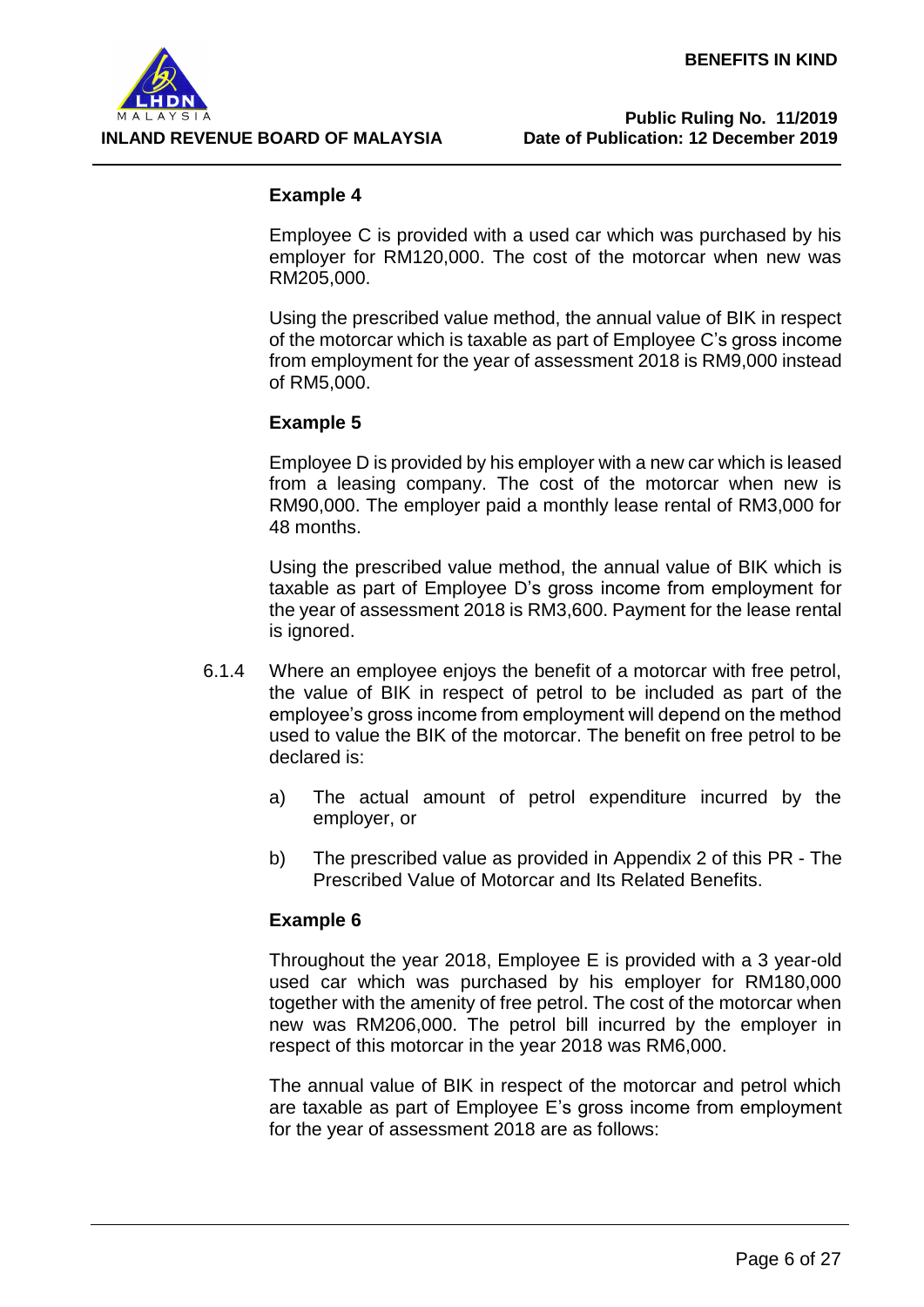

### **Public Ruling No. 11/2019 Date of Publication: 12 December 2019**

| <b>Type</b><br>Of BIK | <b>Based On The Formula Method</b><br>(RM)                     | <b>Based On</b><br>The<br><b>Prescribed</b><br><b>Value Method</b><br>(RM) |
|-----------------------|----------------------------------------------------------------|----------------------------------------------------------------------------|
| <b>Motorcar</b>       | Cost of motorcar<br>x 80%<br>Average life span of the motorcar |                                                                            |
|                       | $= 180,000 \times 80\% = 18,000$                               | 9,000                                                                      |
| <b>Petrol</b>         | 6,000 (actual value of petrol)                                 | 2,100                                                                      |

6.1.5 Where the motorcar is not provided throughout the calendar year, the value should be adjusted appropriately based on months or days in accordance to the period provided.

# **Example 7**

Employee F is provided with a new motorcar costing RM120,000 for the period of January to September 2018. He is also provided with the amenity of free petrol. The cost of petrol incurred by his employer for this period on the motorcar is RM2,700.

The annual value of BIK in respect of the motorcar and petrol which are taxable as part of Employee F's gross income from employment for the year of assessment 2018 are as follows:

| <b>Type</b><br>Of BIK | <b>Based On The Formula Method</b><br>(RM)    | <b>Based On The</b><br><b>Prescribed Value</b><br><b>Method</b><br>(RM) |
|-----------------------|-----------------------------------------------|-------------------------------------------------------------------------|
| <b>Motorcar</b>       | 120,000 $\times$ 80% $\times$ 9 = 9,000<br>12 | $5,000 \times 9 = 3,750$<br>12                                          |
| <b>Petrol</b>         | 2,700<br>(actual value of petrol)             | $1,500 \times 9 = 1,125$                                                |

6.1.6 Where the motorcar is shared with another employee, the value of the BIK in respect of the motorcar and petrol will be reduced proportionately.

# **Example 8**

Using the Example 7, the motorcar is shared with another employee.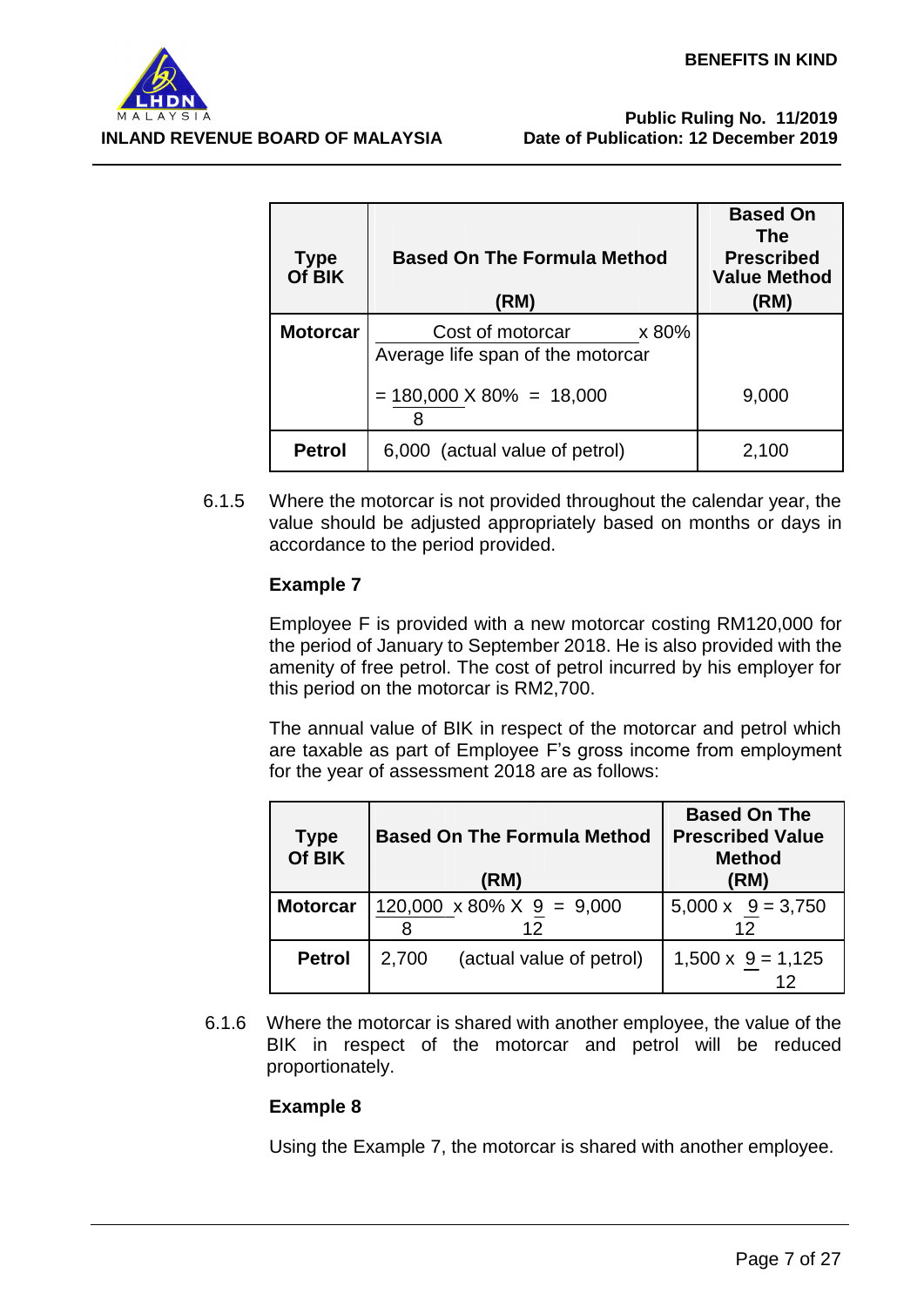

### **Public Ruling No. 11/2019 Date of Publication: 12 December 2019**

The annual value of BIK in respect of the motorcar and petrol which are taxable as part of Employee F's gross income from employment for the year of assessment 2018 will be as follows:

| Type<br>Of BIK  | <b>Based On The Formula</b><br><b>Method</b> | <b>Based On The</b><br><b>Prescribed Value</b><br><b>Method</b> |  |
|-----------------|----------------------------------------------|-----------------------------------------------------------------|--|
| <b>Motorcar</b> | (RM)<br>$9,000 \times \frac{1}{2} = 4,500$   | (RM)<br>3,750<br>$\frac{1}{2} = 1,875$                          |  |
| <b>Petrol</b>   | $2,700 \times \frac{1}{2} = 1,350$           | 1,125 x $\frac{1}{2}$ = 562.50                                  |  |

6.1.7 In case where different cars are provided during a calendar year, the appropriate values for the respective periods should be ascertained in arriving at the annual value of the benefit.

# **Example 9**

Employee G is provided with a new motorcar costing RM120,000 for the period from January to September 2018. For the period from October to December 2018, he is given the benefit of another new and bigger motorcar. The old car was given to another employee. The cost of this new motorcar is RM180,000. Employee G enjoys the benefit of free petrol throughout the year. The cost incurred by the employer in respect of petrol for each car for the respective period from January 2018 to September 2018 and October 2018 to December 2018 in relation to Employee G is as follows:

- Old car RM2,700
- New car RM1,200

The annual value of BIK which are taxable as part of Employee G's gross income from employment for the year of assessment 2018 are as follows: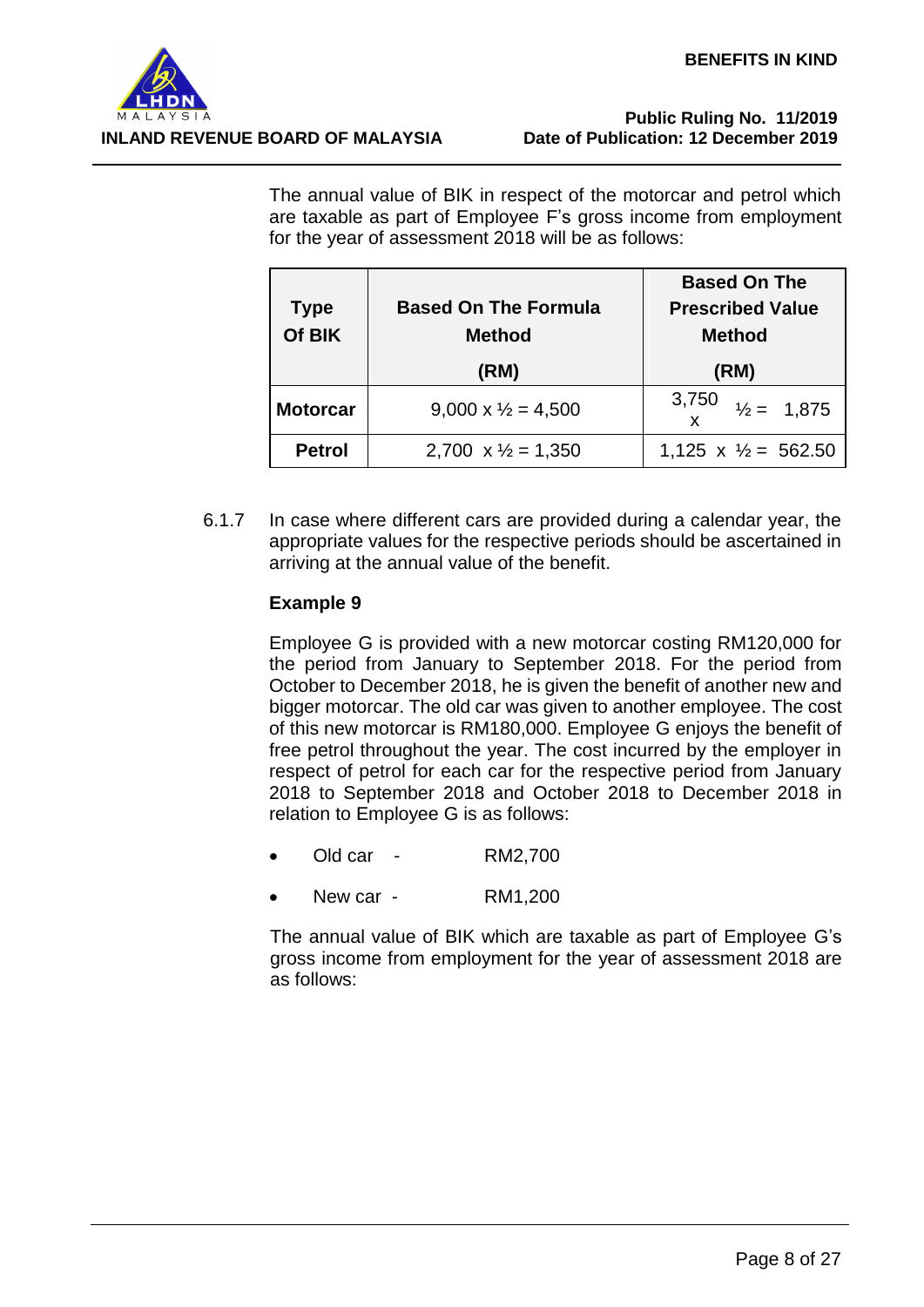

#### **Public Ruling No. 11/2019 Date of Publication: 12 December 2019**

| <b>Type Of</b><br><b>BIK</b> | <b>Based On The Formula</b><br><b>Method</b><br>(RM) | <b>Based On The</b><br><b>Prescribed Value</b><br><b>Method</b><br>(RM) |  |
|------------------------------|------------------------------------------------------|-------------------------------------------------------------------------|--|
| <b>Motorcar</b>              |                                                      |                                                                         |  |
| Jan-Sept 2018                | $120,000/8 \times 80\% \times 9/12 = 9,000$          | $5,000 \times 9/12 = 3,750$                                             |  |
| Oct-Dec 2018                 | $180,000/8 \times 80\% \times 3/12 = 4,500$          | $7,000 \times 3/12 = 1,750$                                             |  |
| <b>Petrol</b>                |                                                      |                                                                         |  |
| Jan-Sept 2018                | 2,700 (actual value of petrol)                       | $1,500 \times 9/12 = 1,125$                                             |  |
| Oct-Dec 2018                 | 1,200 (actual value of petrol)                       | $1,800 \times 3/12 = 450$                                               |  |

6.1.8 Where the prescribed value method is applied to value the BIK in respect of the motorcar provided and where the motorcar provided is more than 5 years old, the annual value of the BIK in respect of that motorcar can be reduced to half (1/2) of the prescribed value. However, the value of the BIK in respect of petrol remains unchanged.

> (Note: This abatement is not applicable if the value the BIK in respect of the motorcar is determined under the formula method.)

# **Example 10**

Employee H is provided with a 7-year old Volvo with free petrol throughout the year 2018. The cost of the Volvo when new was RM285,000. His employer has incurred RM6,000 on petrol in respect of this Volvo.

The annual value of BIK in respect of the Volvo and petrol which are taxable as part of Employee H's gross income from employment for the year of assessment 2018 are as follows:

| <b>Type</b><br>Of BIK | <b>Based On The Formula</b><br><b>Method</b><br>(RM)                                                                                                                                                                                                                                                                     | <b>Based On The</b><br><b>Prescribed Value</b><br><b>Method</b><br>(RM) |
|-----------------------|--------------------------------------------------------------------------------------------------------------------------------------------------------------------------------------------------------------------------------------------------------------------------------------------------------------------------|-------------------------------------------------------------------------|
| <b>Motorcar</b>       | $285,000 \times 80\% = 28,500$<br>8<br>(there is no entitlement to $\sqrt{(}$ value of BIK in respect of<br>reduce the BIK in respect of the motorcar can be reduced<br>motorcar to $\frac{1}{2}$ even if the to $\frac{1}{2}$ if the motorcar<br>motorcar provided is more than 5 provided is more than 5<br>years old) | 15,000 $\times$ 1/ <sub>2</sub> = 7,500<br>years old)                   |
| <b>Petrol</b>         | 6,000                                                                                                                                                                                                                                                                                                                    | 2,400                                                                   |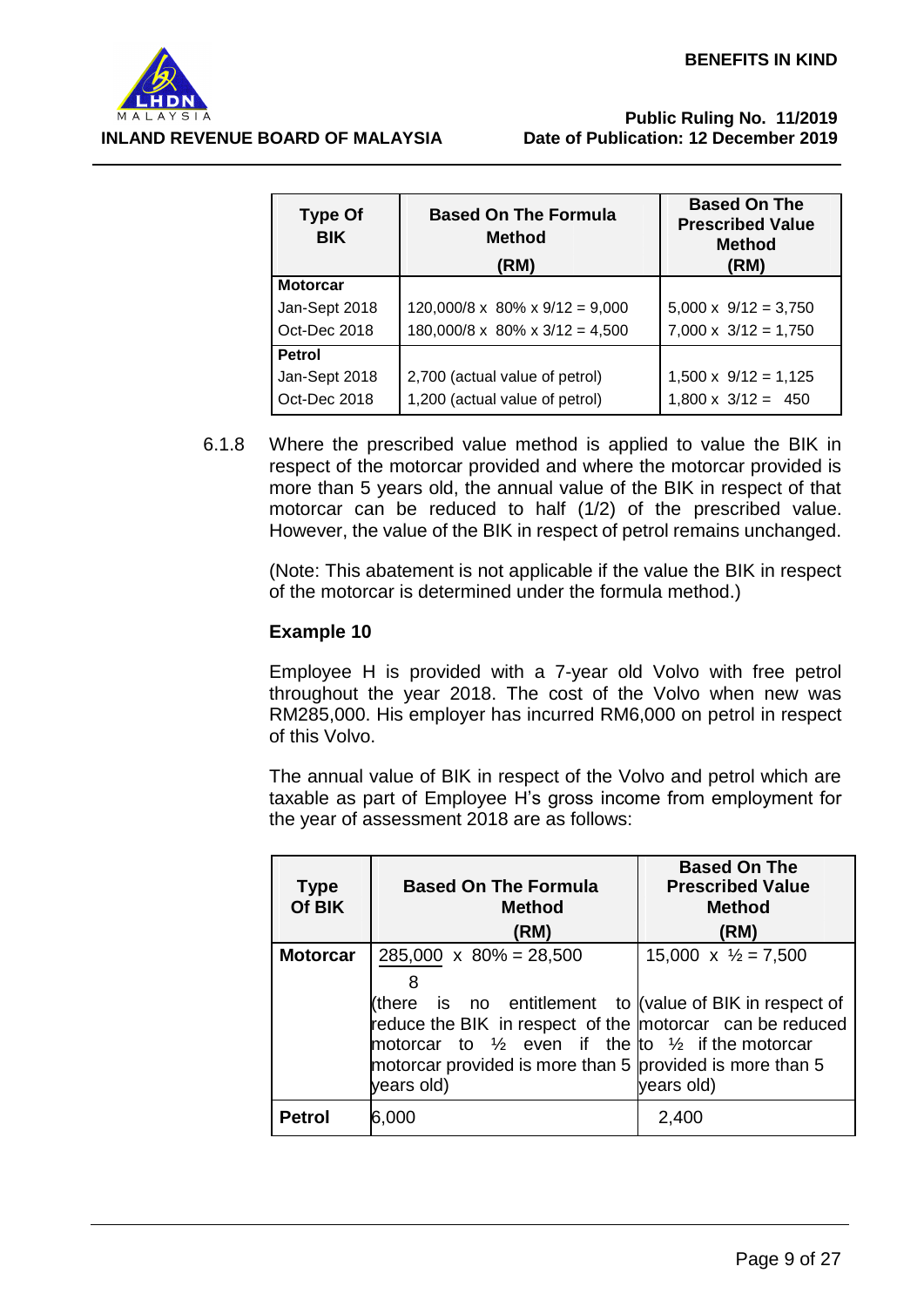

- 6.1.9 However, where the BIK in respect of the motorcar and its related benefit are valued under the formula method, a reduction in the value of the benefits can be made if the
	- a) Motorcar is used partly for business purposes, or/and
	- b) Employee is required to pay a sum of money to his employer for the benefit provided.
- 6.1.10 In order to substantiate claims made for business purposes, sufficient records must be kept by the employee as evidence for purpose of verification in the case of an audit.

## **Example 11**

Employee J is provided with a 6-year old motorcar with free petrol throughout the year 2018. The motorcar was purchased by the employer at a cost of RM200,000. The total mileage of the motorcar in the year 2018 is 36,000 km out of which 12,000 km is in respect of J's private use. His employer has expended RM8,400 on petrol in respect of this motorcar. J is required to pay his employer RM1,200 to subsidize the cost of petrol that is incurred by his employer. The cost of the motorcar when new was RM280,000.

The annual value of BIK which are taxable as part of Employee J's gross income from employment for the year of assessment 2018 are as follows:

| Type Of<br><b>BIK</b> | <b>Based On The</b><br><b>Formula Method</b>                                                                                                                                                       | <b>Based On The</b><br><b>Prescribed Value</b><br><b>Method</b>                                                                              |
|-----------------------|----------------------------------------------------------------------------------------------------------------------------------------------------------------------------------------------------|----------------------------------------------------------------------------------------------------------------------------------------------|
|                       | (RM)                                                                                                                                                                                               | (RM)                                                                                                                                         |
| <b>Motorcar</b>       | $Steps -$<br>i) $200,000/8 \times 80\% = 20,000$<br>ii) 20,000 x 12,000/36,000<br>$= 6,667$                                                                                                        | $15,000 \times \frac{1}{2} = 7,500$                                                                                                          |
|                       | The value to be included as<br>from<br>income<br>gross<br>employment is RM6,667.                                                                                                                   | The value to be included as<br>from<br>gross<br>income<br>employment is RM7,500.                                                             |
|                       | (There is no abatement to<br>reduce the value to $\frac{1}{2}$ of the<br>prescribed value although the<br>motorcar is $> 5$<br>years old. However,<br>a<br>reduction isgiven for business<br>use.) | The value in respect of the<br>motorcar is reduced to $\frac{1}{2}$ of<br>the prescribed value since<br>the motorcar is $> 5$ years<br>old.) |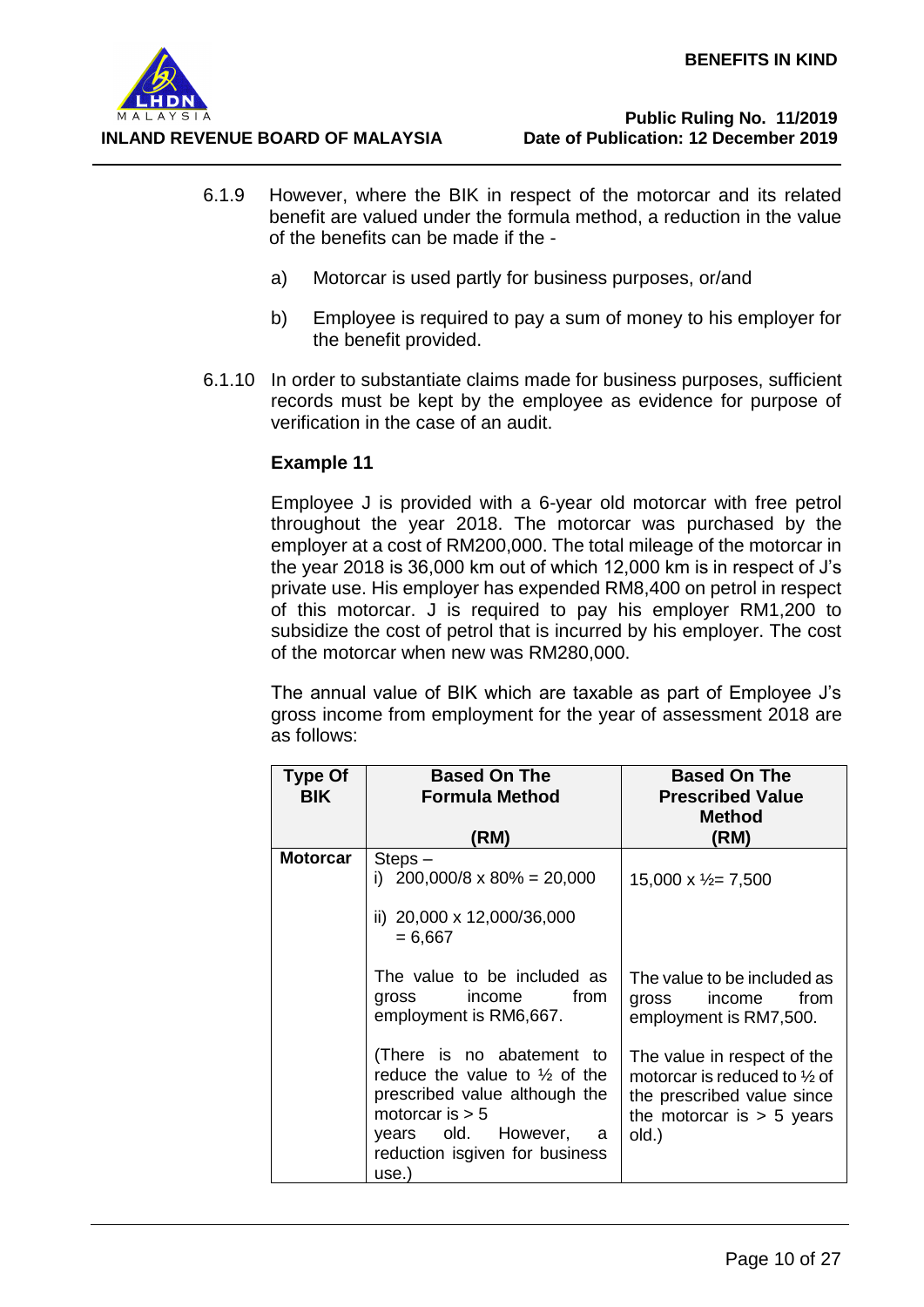

#### **Public Ruling No. 11/2019 Date of Publication: 12 December 2019**

| <b>Type Of</b><br><b>BIK</b> | <b>Based On The</b><br><b>Formula Method</b><br>(RM)                                                                | <b>Based On The</b><br><b>Prescribed Value</b><br>Method<br>(RM)                                               |
|------------------------------|---------------------------------------------------------------------------------------------------------------------|----------------------------------------------------------------------------------------------------------------|
| <b>Petrol</b>                | $Steps -$<br>8,400 x 12,000/36,000<br>i)<br>$= 2,800$<br>ii) $2,800 - 1,200 = 1,600$                                | 2,400                                                                                                          |
|                              | The value to be included as<br>from<br>income<br>gross<br>employment is RM1,600.<br>(Abatement/deduction can be     | The value to be included as<br>from<br>income<br>gross<br>employment is RM2,400.<br>(There is no abatement for |
|                              | given in respect of:<br>the business use of the<br>i)<br>benefit, and<br>ii) expenses paid<br>by<br>the<br>employee | business use or payment<br>made by the employee.)                                                              |

- 6.1.11 Further explanation on the benefits of tax exemption on free petrol is described in paragraph 8.2.12.
- 6.2 Petrol provided without car

The benefit that is taxable is the total value of petrol provided to the employee.

6.3 Driver provided

Where a driver is provided, the value of this benefit to be included as gross income from employment is fixed at RM600 per month. In the case where a driver is not specifically provided to any employee but he comes from a pool of drivers provided by the employer solely for business purposes, no benefit will be taxable on the employee.

- 6.4 Household furnishings, apparatus and appliances
	- 6.4.1 The formula method as given in paragraph 5.2 is to be used to determine the value of any BIK related to household furnishings, apparatus and appliances provided to the employee by his employer. As a concession, the prescribed value method may be used. However, if this method of valuation is chosen, there will be no further deduction for any expense incurred by the employee in acquiring the benefit. The prescribed value in respect of these benefits is given in Appendix 2 under the heading of Prescribed Value of Household Furnishings, Apparatus and Appliances.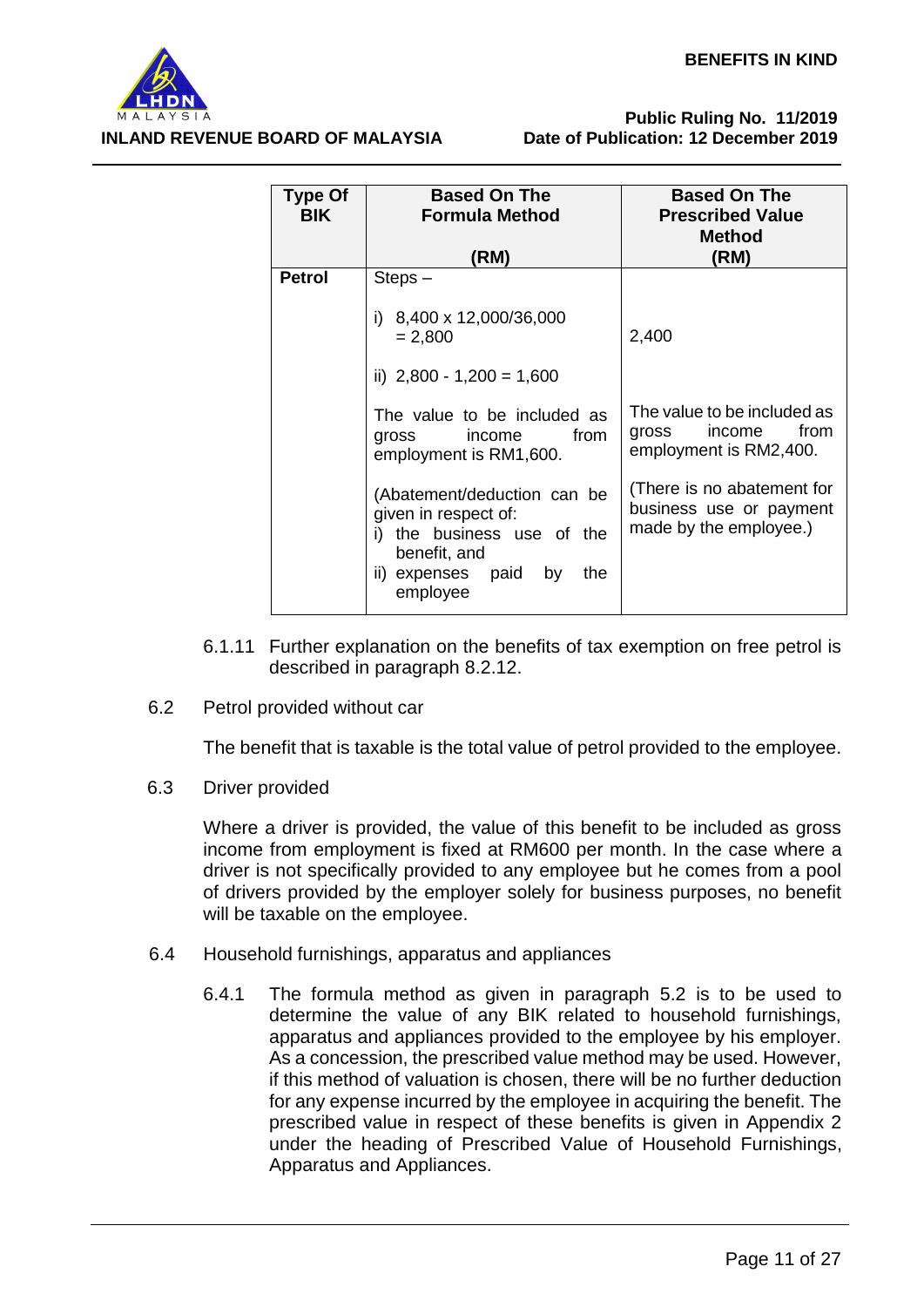

6.4.2 The value may be adjusted by reference to whether any or all of the above categories of furnishings are provided.

# **Example 12**

Employee K is being provided with all the benefits related to household furnishings, apparatus and appliances as stated in Appendix 2 except for those in Category 1.

He will be assessed on the value of these BIKs amounting to RM2,520 (RM3,360 - RM840).

6.4.3 The values may also be adjusted suitably by reference to the period provided.

### **Example 13**

Employee Z is provided with all the benefits under Category 1 with effect from 1.4.2018.

The value of the BIK in respect household furnishings, apparatus and appliances of for the year of assessment 2018 is RM630 (RM840 x 9/12).

6.4.4 An adjustment on the value of the BIK may also be made if the furnishing / apparatus / appliances are shared with other employees.

### **Example 14**

The facts are the same as in Example 13 and Employee Z is required to share the benefits provided to him with Employee Y.

The value of these BIK for the year of assessment 2018 for Employee Z will be RM315 (RM630  $X \frac{1}{2}$ ).

- 6.4.5 Fans and water heaters are disregarded as they are treated as forming part of the residential premises.
- 6.5 The output tax imposed on the BIK is borne by the employer

Subsection 13(1A) of the ITA is introduced to explain the tax treatment on goods and services tax (GST) involving BIK, perquisites and value of living accommodation. GST are supposed to be borne by employees because they receive benefits in the form of goods, but are borne by employers as part of those benefits.

This tax treatment is effective from year of assessment 2015. However, GST has been repealed as of 1st June 2018.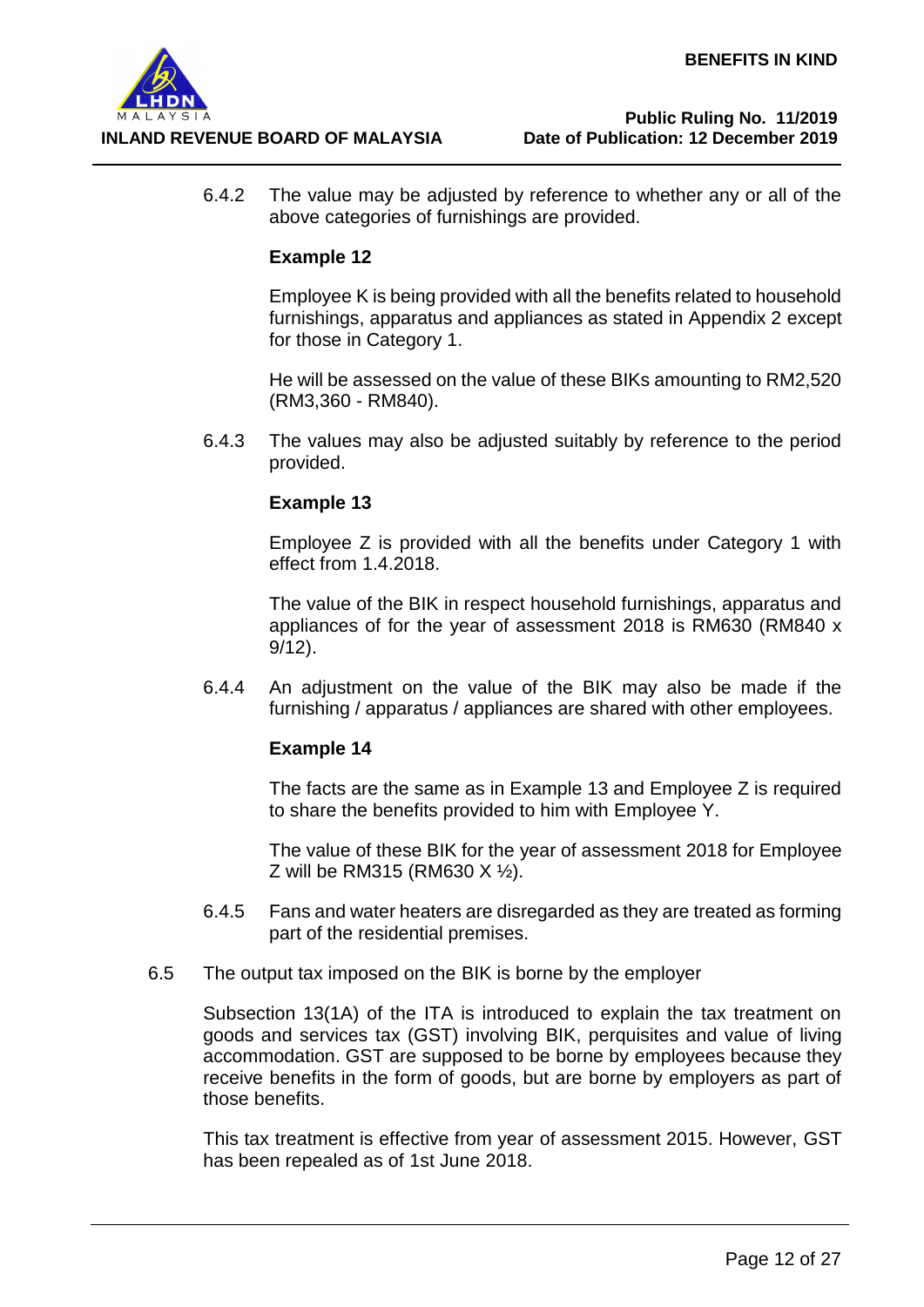

## **Example 15**

Bluewave Enterprise is registered with the Royal Malaysian Customs Department. A mobile phone of Sony Xperia worth of RM2,000 was spent on Ms Mira on the appointment as a new Marketing Director. Output tax has been charged on the mobile phone for RM300.

Bluewave Enterprise is only entitled to claim RM2,000 as a business expense under section 33 of the ITA. Whereas the output tax related to the price of the cell phone is not eligible for claim under paragraph 39(1)(p) of the ITA.

The mobile phone, which includes an output tax amounting RM2,300, is BIK which should be reported in Ms Mira's annual income statement.

(Further explanation on this benefit are described in detail in the Public Ruling 3/2017: Income Tax Treatment of Goods and Services Tax Part III – Employee Benefits: GST Borne by An Employer dated 17 July 2017.)

- 6.6 Benefits or gifts and monthly bills for fixed line telephone, mobile phone, pager, personal digital assistant (PDA) and subscription of broadband
	- 6.6.1 Benefits or gifts of fixed line telephone, mobile phone, pager and PDA
		- a) Benefits received by an employee in the form of fixed line telephone, mobile phone, pager or PDA registered under the employer's name for personal used is a BIK which is gross income from an employment of the employee under paragraph 13(1)(b) of the ITA.
		- b) The computation of BIK in respect of this benefits should be based on the formula method as described in paragraph 5.2.1 of this PR.
	- 6.6.2 Monthly bills for fixed line telephone, mobile phone, pager, PDA and subscription of broadband
		- a) Benefits received by an employee in the form of monthly bills payment for fixed line telephone, mobile phone, pager, PDA or subscription of broadband, where –
			- i) The employer subscribes these utilities;
			- ii) The bills for these utilities are under the name of employer; and
			- iii) The employee only enjoys the benefits when provided by the employer who subscribes for them,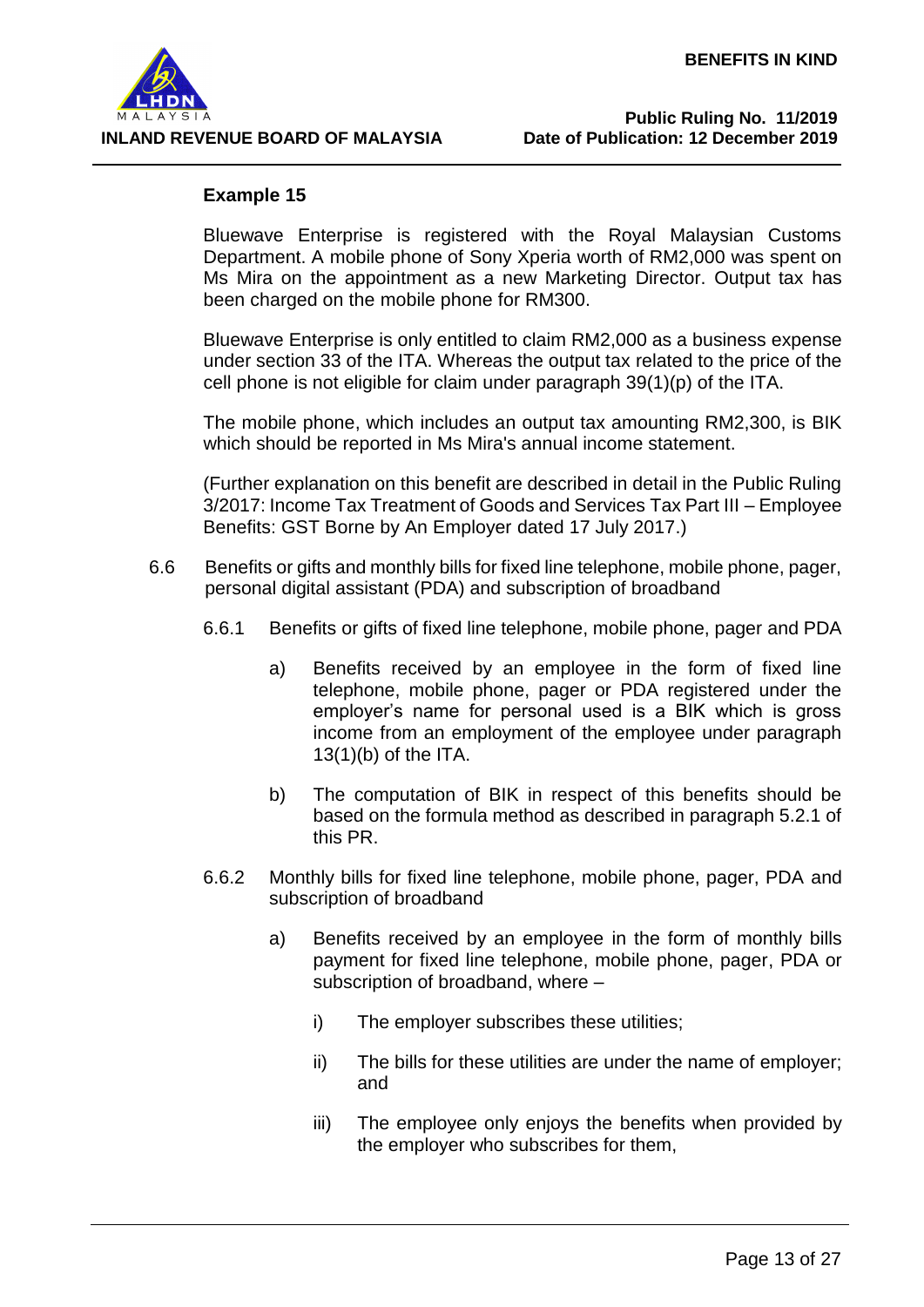

The amount of such benefits is BIK which is gross income from an employment of the employee under paragraph 13(1)(b) of the ITA, as these benefits are not convertible into money although they have monetary value.

(Further explanation on the benefits of tax exemption in the form of benefits or gifts and monthly bills for fixed line telephone, mobile phone, pager, PDA and subscription of broadband is described in paragraph 8.2.10).

## 6.7 Other assets

Other assets provided to the employees for entertainment, recreation or other purposes such as piano, organ, television, stereo set, swimming pool and others will constitute as additional benefits and should be separately assessed based on the formula.

# **7. Other Benefits**

- 7.1 The prescribed value for other benefits are listed in Appendix 2 under the heading of : Prescribed Values of Other Benefits.
- 7.2 Other benefits not listed should be valued based on the formula:

| Cost of asset provided as benefit         |                                 |
|-------------------------------------------|---------------------------------|
| Prescribed average life span of the asset | $=$ Annual value of the benefit |

# **8. Tax Exemption on BIK Received by an Employee**

- 8.1 BIK received by an employee pursuant to his employment are chargeable to tax as part of gross income from employment under paragraph 13(1)(b) of the ITA.
- 8.2 However, there are certain benefits-in-kind which are either exempted from tax or are regarded as not taxable.
	- 8.2.1 Dental benefit.
	- 8.2.2 Child-care benefit.

Child care centres provided by employers to their employees' children.

- 8.2.3 Food and drink provided free of charge.
- 8.2.4 Free transportation between pick-up points or home and the place of work (to and from).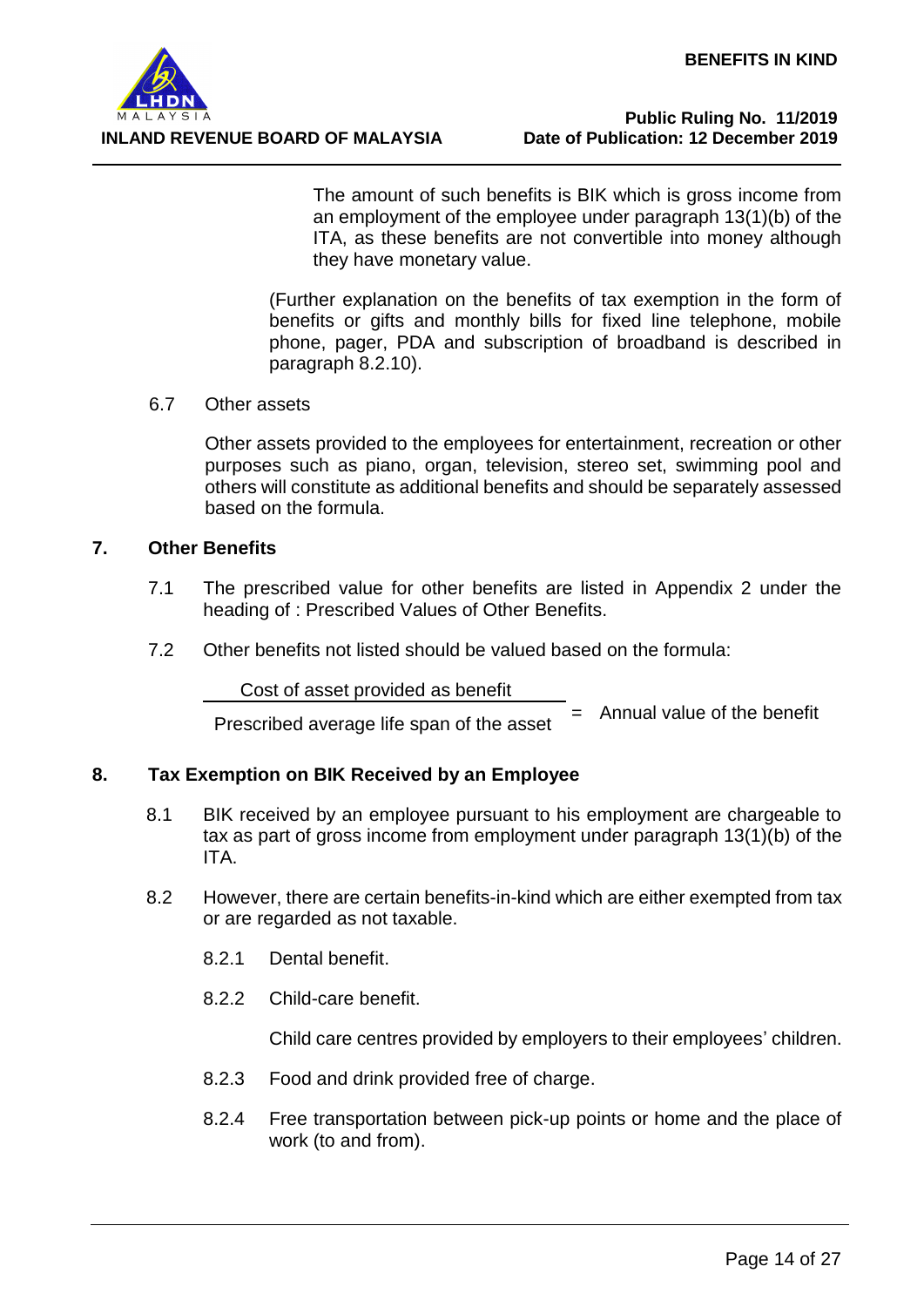

- 8.2.5 Insurance premiums which are obligatory for foreign workers as a replacement to SOCSO contributions.
- 8.2.6 Group insurance premium to cover workers in the event of an accident.
- 8.2.7 Benefit consisting of
	- a) Leave passage in Malaysia of not more than 3 times in one calendar year, or
	- b) Overseas leave passage of not more than once in any calendar year limited to a maximum amount of RM3,000.

The exemption of this benefit is only applicable if it is provided to the employee and members of his immediate family.

- 8.2.8 Benefits used by the employee solely for purposes of performing his employment duty.
- 8.2.9 Discounted price for consumable business products of the employer and discounted price for services provided by the employer.
	- a) Goods and services offered at discounted prices are not taxable if it is proven that the goods and services
		- a) Are not convertible into money by the employee even though they have money's worth. The meaning of **not convertible into money** is that when the benefit is provided to the employee, it cannot be sold, assigned or transferred either due to the contract of employment or the type of benefit which is provided;
		- b) Must be for the benefit of the employee and is used by the employee personally, and
		- c) Are provided to employees as a whole and not provided specifically to a certain group of employees only.
	- b) Tax treatment
		- a) Discounted price for consumable business products of the employer
			- i) The value of the discount on goods will be exempted up to a maximum of RM1,000. If the value of the discount exceeds RM1,000, only the amount exceeding RM1,000 will be taxable. The goods can be provided to the employee either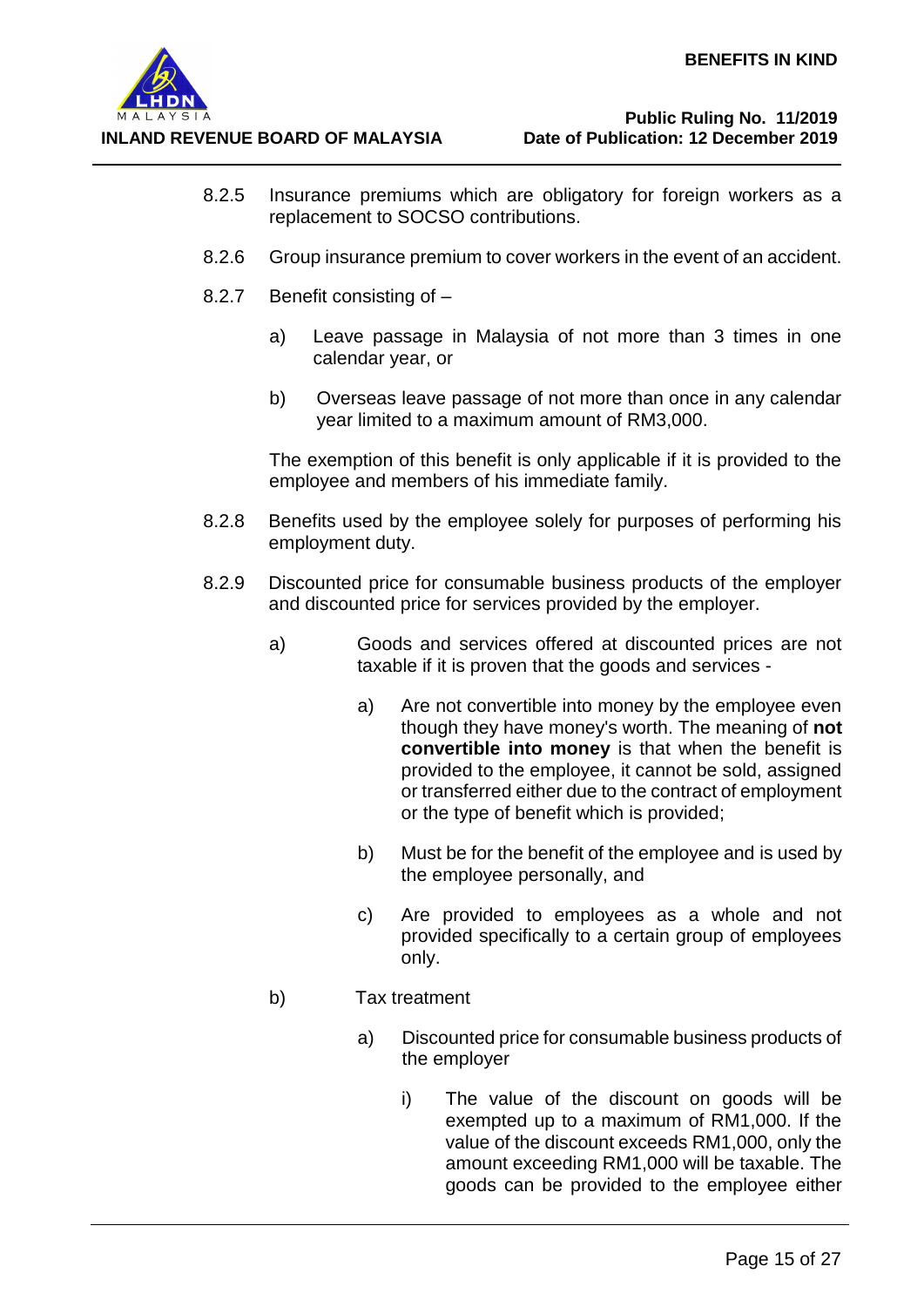

free of charge (fully discounted) or at a partly discounted price. The value of the goods is based on the sales price.

ii) Goods which are consumable business products of the employer include either goods manufactured by the employer or goods which are trading stocks of the employer.

## **Example 16**

Pro Mesra Sdn Bhd which sells toiletries gives each of their employees free toiletries items which are valued at RM1,200 in the year 2018. In year 2019 the employees are given toiletries items at a discounted price. The value of the discount given to each employee is RM700.

The employees are exempted from tax on the discounted value of goods received up to an amount of RM1,000 whereas the excess of RM200 will be charged to tax in the year of assessment 2018.

In the year of assessment 2019 the employees are exempted from tax on the amount of discount received which is RM700.

b) Discounted price for services provided by the employer

Discounted price for services provided by the employer for the employee's benefit is fully exempted from tax.

# **Example 17**

A dentist who operates a private dental clinic provided free dental treatment to his dental assistant in the year 2018. The dentist's normal charge for dental treatment is RM100.

His assistant is exempted from tax on the discounted value of services received i.e. RM100 from the employer in the year of assessment 2018.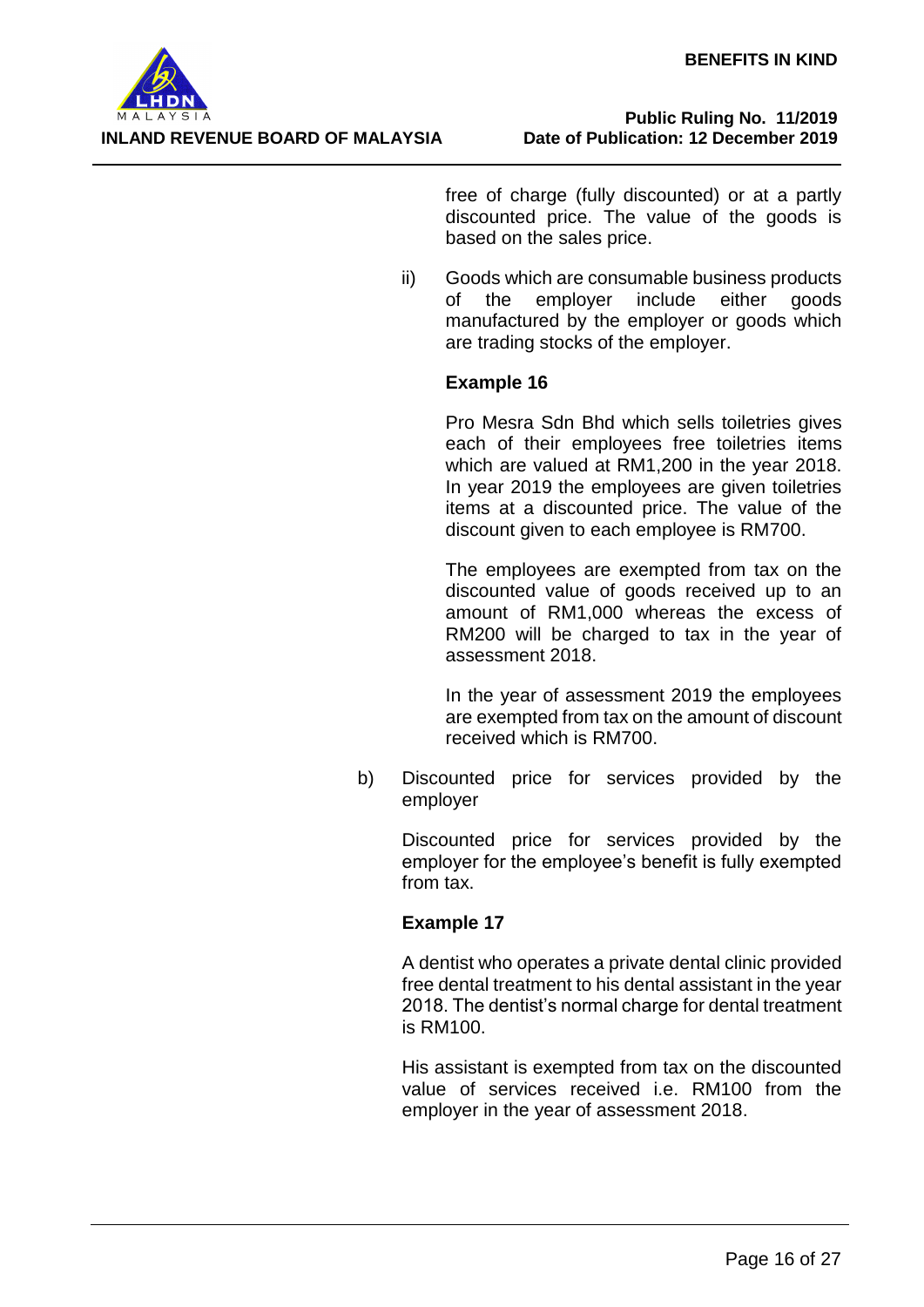

# **Example 18**

A bank provides free investment consultation services to its employees in the year 2018. The bank also provides its employees with a discounted amount for purchase of its newly launched investment product.

The employees qualify for exemption from tax on the discounted value of investment consultation services received from the employer. However, the employees will be taxed on the value of discounted investment product received from the employer since the product does not fall under the meaning of consumer product of the employer or services provided by the employer.

c) Only benefits received by an employee from his employer, either in the form of consumable business products or services, is exempted from tax.

Benefits received by an employee from a company within the same group of companies as its employer are not exempted from tax. For this purpose, a holding company and all its subsidiaries are regarded as companies within the same group regardless of whether the companies are in Malaysia or outside Malaysia.

# **Example 19**

Michael and Wong are both employees of Food Manufacturing Sdn Bhd which manufactures biscuits. Michael received free biscuits manufactured by his employer, valued at RM500, in the year 2018. Whereas, Wong received cakes manufactured by Confectionery Sdn Bhd, worth RM500, in the year 2018. Confectionery Sdn Bhd is a related company of Food Manufacturing Sdn Bhd.

Michael is fully exempted from tax on the discounted value of goods received in the year of assessment 2018 but Wong does not qualify for exemption in the year of assessment 2018 because the goods are not products of his employer.

d) Benefits provided to a spouse or unmarried children of the employee (children in respect of whom an employee is eligible to claim for a deduction under section 48 of the ITA) family, servants, dependent or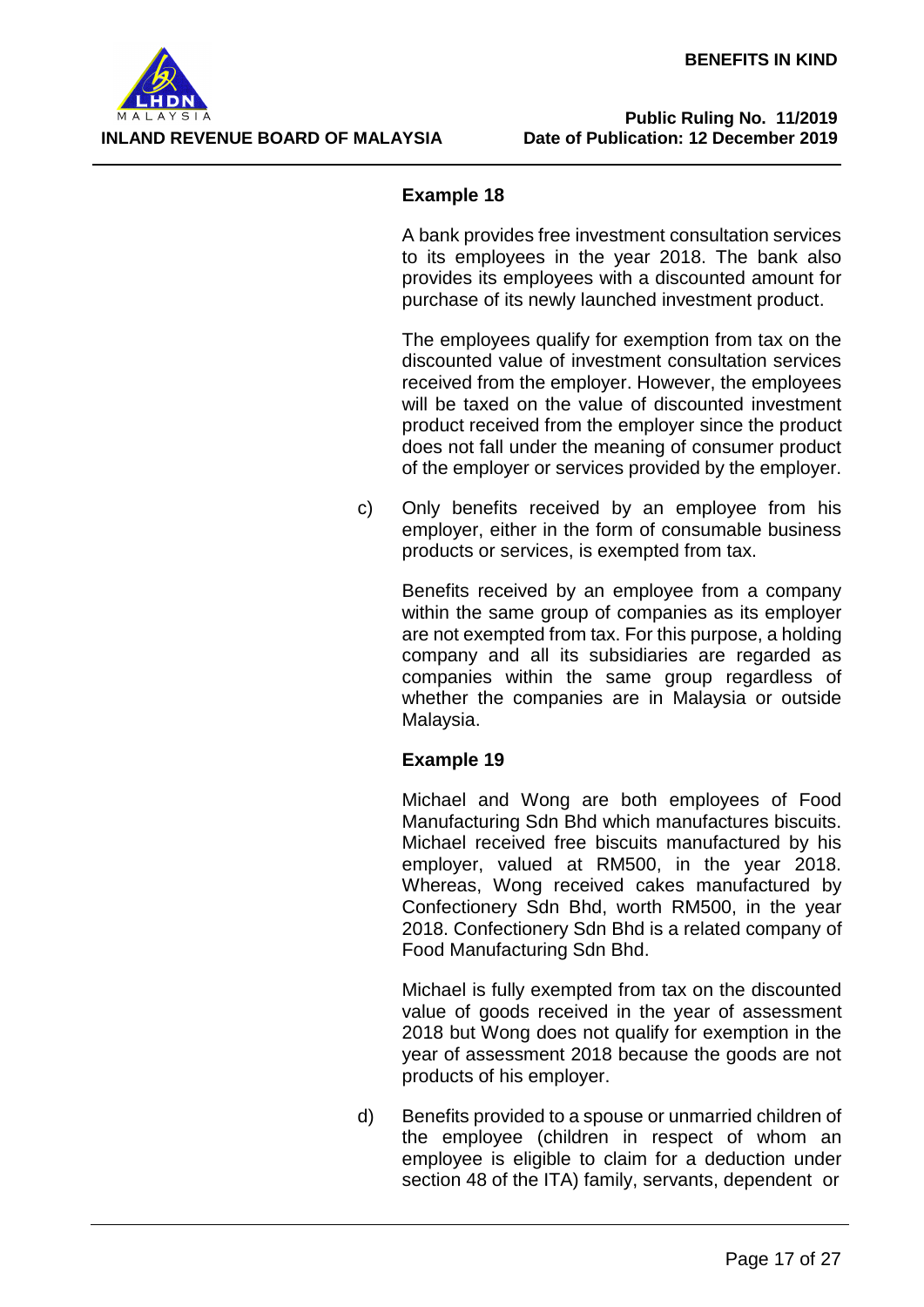

guest of the employee is considered to be benefits received by the employee.

- 8.2.10 Benefits and monthly bills for fixed line telephone, mobile phone, pager, PDA and subscription of broadband
	- b) Benefits received by an employee in the form of fixed line telephone, mobile phone, pager or PDA registered under the employer's name is fully exempted from tax, limited to one unit for each asset category. The amount to be exempted includes registration cost and installation cost.
	- c) Monthly bills paid by the employer for fixed line telephone, mobile phone, pager, PDA or subscription of broadband is fully exempted from tax in respect to one asset unit exempted as per paragraph 8.2.10(a) above. The amount to be exempted includes registration cost and installation cost.

# **Example 20**

Salmah, who is executive officer of Topi Management Sdn Bhd and has been provided with 2 mobile phone and monthly bill payment benefits for personal used. The first mobile phone is worth RM2,500 while the second is RM700. The value of this mobile phone includes registration and installation costs. In 2018, the total monthly bill payment for the first mobile phone is RM6,000 while the total monthly bill payment for the second mobile phone is RM4,000.

Salmah was exempted from BIK for its first mobile and monthly bill payments amounted to RM 2,500 and RM6,000. The value of taxable benefits for the year of assessment 2018 is calculated as follows:

| <b>Type of BIK</b> | <b>Computation of BIK</b>             | <b>Annual Value of</b><br><b>BIK</b> |  |
|--------------------|---------------------------------------|--------------------------------------|--|
|                    | (RM)                                  | (RM)                                 |  |
| Mobile phone       | <u>700</u><br>5                       | 140                                  |  |
| Monthly bills      | Actual value of monthly bills<br>paid | 4,000                                |  |

The benefits or gifts of a monthly bills for fixed line telephone, mobile phone, pager, PDA and subscription of broadband received by an employee or paid by the employer and registered under the name of the employee, the benefits or gifts are exempted from tax, limited to one unit for each asset category. Please refer to Public Ruling 5/2019: Perquisites from Employment dated 19 November 2019 for more information.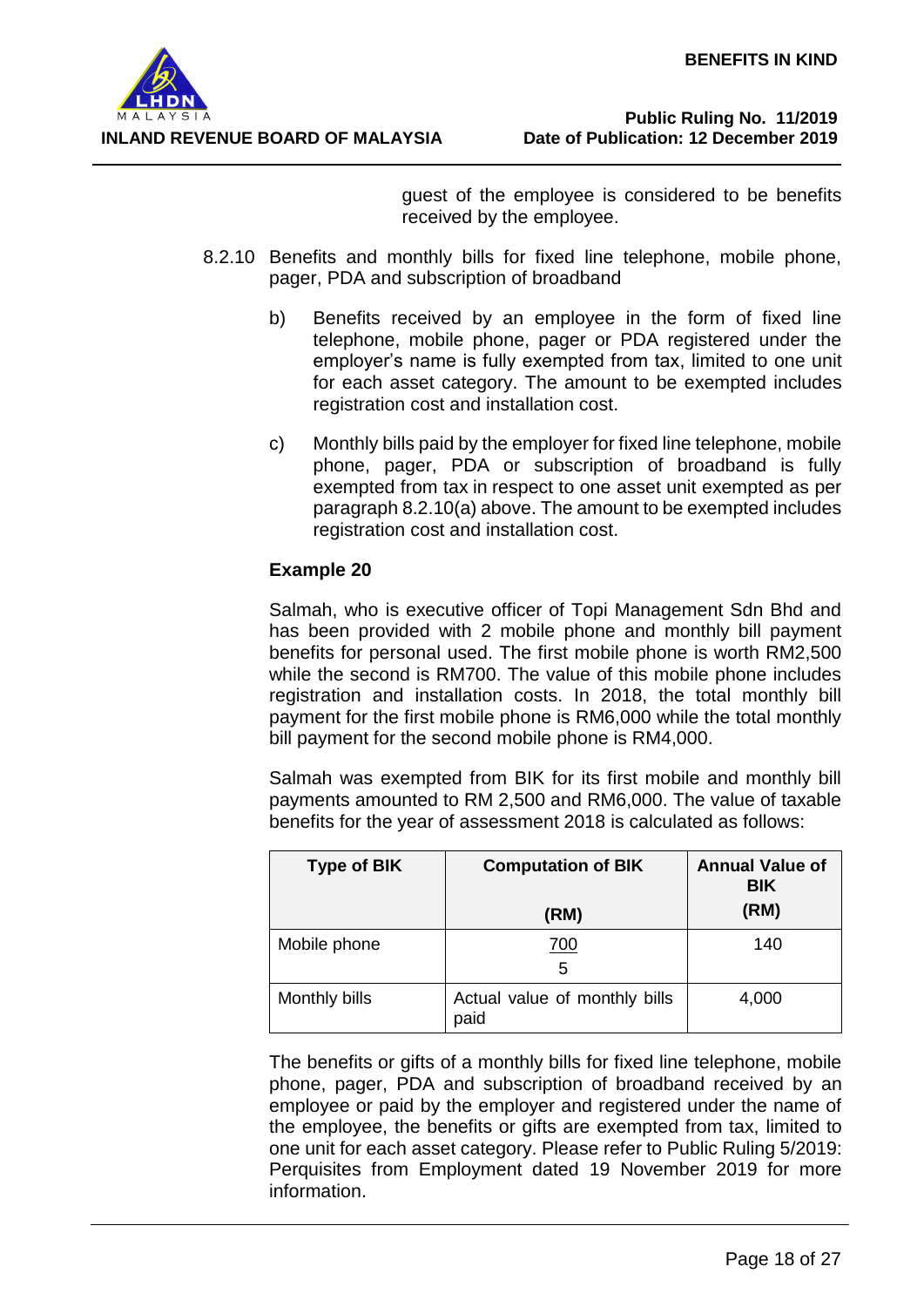

- 8.2.11 Modern medicine, traditional medicine and maternity
	- a) The medical treatment benefit exempted from tax is in respect of modern medicine, traditional medicine and maternity. Traditional medicine means Malay Traditional Medicine, Chinese Traditional Medicine and Indian Traditional Medicine. Examples of the treatment are malay traditional massage, ayurvedic or acupuncture.
	- b) Traditional medicine can be defined as alternative health practices, approaches, knowledge and belief incorporating plant, animal and/or mineral based medicines, spiritual therapies, manual techniques and exercises applied singularly or in combination to maintain well-being, as well as to treat, diagnose or prevent illness.
	- c) Traditional medicine which qualifies for the exemption is treatment given by a medical practitioner registered with bodies which are certified or registered in accordance with the rules, governing traditional medicine as laid down by the Ministry of Health. Some of the qualifying bodies are as below:
		- i) Malay Traditional Treatment

Gabungan Pertubuhan Pengamal Perubatan Tradisional Melayu Malaysia

ii) Indian Traditional Treatment

Pertubuhan Perubatan Tradisional India Malaysia

iii) Chinese Traditional Treatment

Persatuan Tabib Tionghoa Malaysia

iv) Homeopathy Treatment

Majlis Pertubuhan Homeopathy Malaysia

v) Chiropractic and Osteopathy Treatment

Gabungan Pertubuhan Perubatan Komplementari dan Alami Malaysia

vi) Islamic Medical Practice

Persatuan Perubatan, Pengubatan dan Kebajikan Islam Malaysia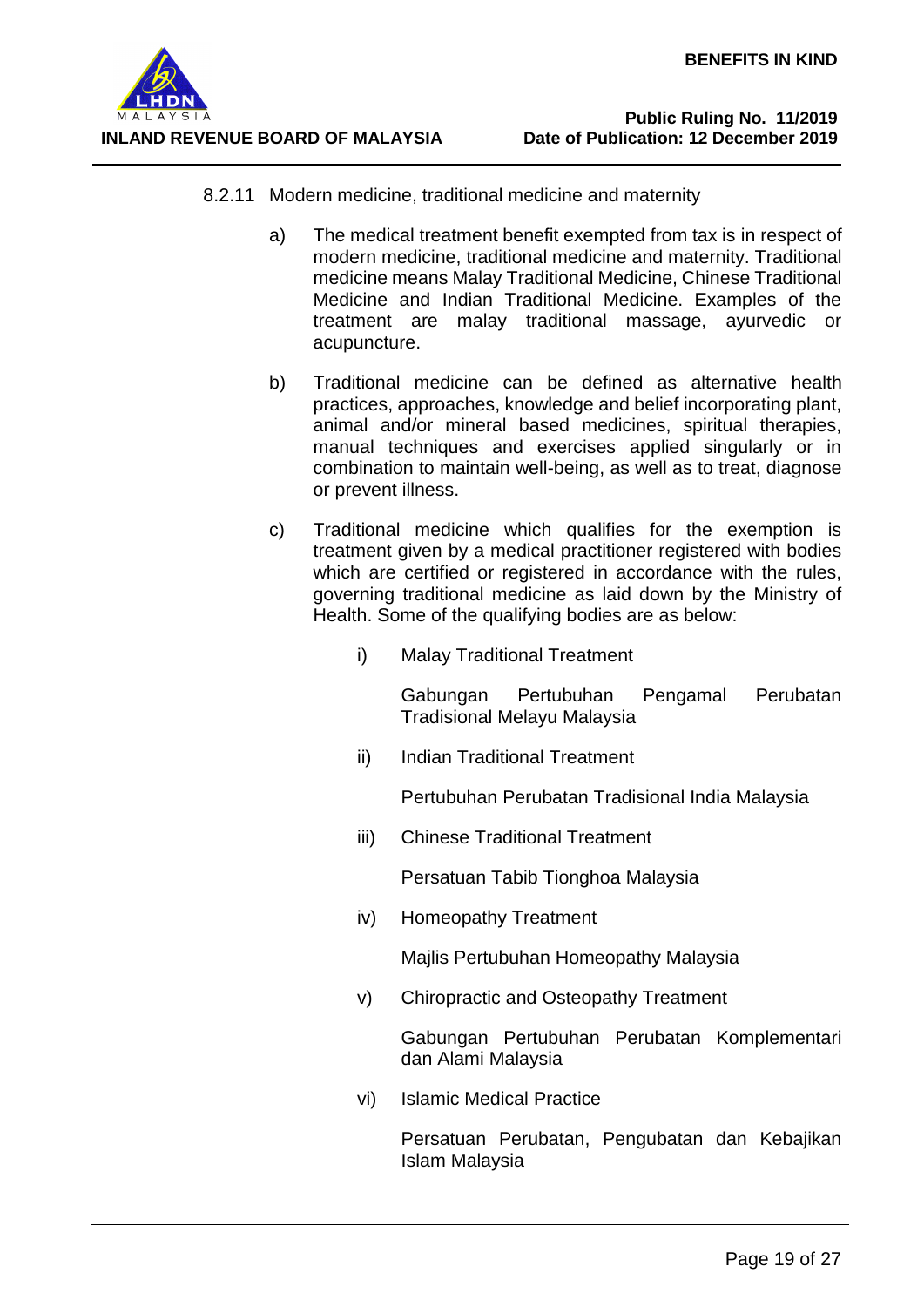

- d) Complementary medicine is not included in this exemption. Some examples of complementary medicine are aromatherapy, reflexology, spa and Thai traditional massage.
- e) Maternity expense which qualifies for the exemption is for treatment in respect of pregnancy or child birth. The treatment has to be given by:
	- i) Certified medical doctors who practice modern medicine, or
	- ii) Medical practitioners registered with bodies which are certified or registered in accordance with the rules, governing traditional medicine as laid down by the Ministry of Health.
- 8.2.12 Benefit on free petrol
	- a) Benefit on free petrol, whether in the form of petrol card provided by the employer or petrol bill paid by the employer, is BIK received by an employee pursuant to his employment. The benefit that is taxable is the total value of petrol provided to the employee and is chargeable to tax as part of gross income from employment under paragraph 13(1)(b) of the ITA.
	- b) Paragraph 6.1.4 of this PR states that if an employee enjoys the benefit of a motorcar with free petrol, the value of benefit on petrol to be included as part of gross income from employment will depend on the method used to value the benefit on motorcar. The benefit on free petrol to be declared is:
		- i) The actual amount of petrol expenditure incurred by the employer, or
		- ii) The prescribed value as provided in Appendix 2 of this PR.
	- c) Tax exemption on petrol benefits

An employee is given an option to –

- i) Determine the amount of free petrol to be taxed based on the annual prescribed value for petrol as per Appendix 2 of this PR without any exemption given, or
- ii) Enjoy the exemption on free petrol benefit but limited to RM6,000 per year for travelling in exercising an employment and the excess exceeding RM6,000 to be chargeable to tax.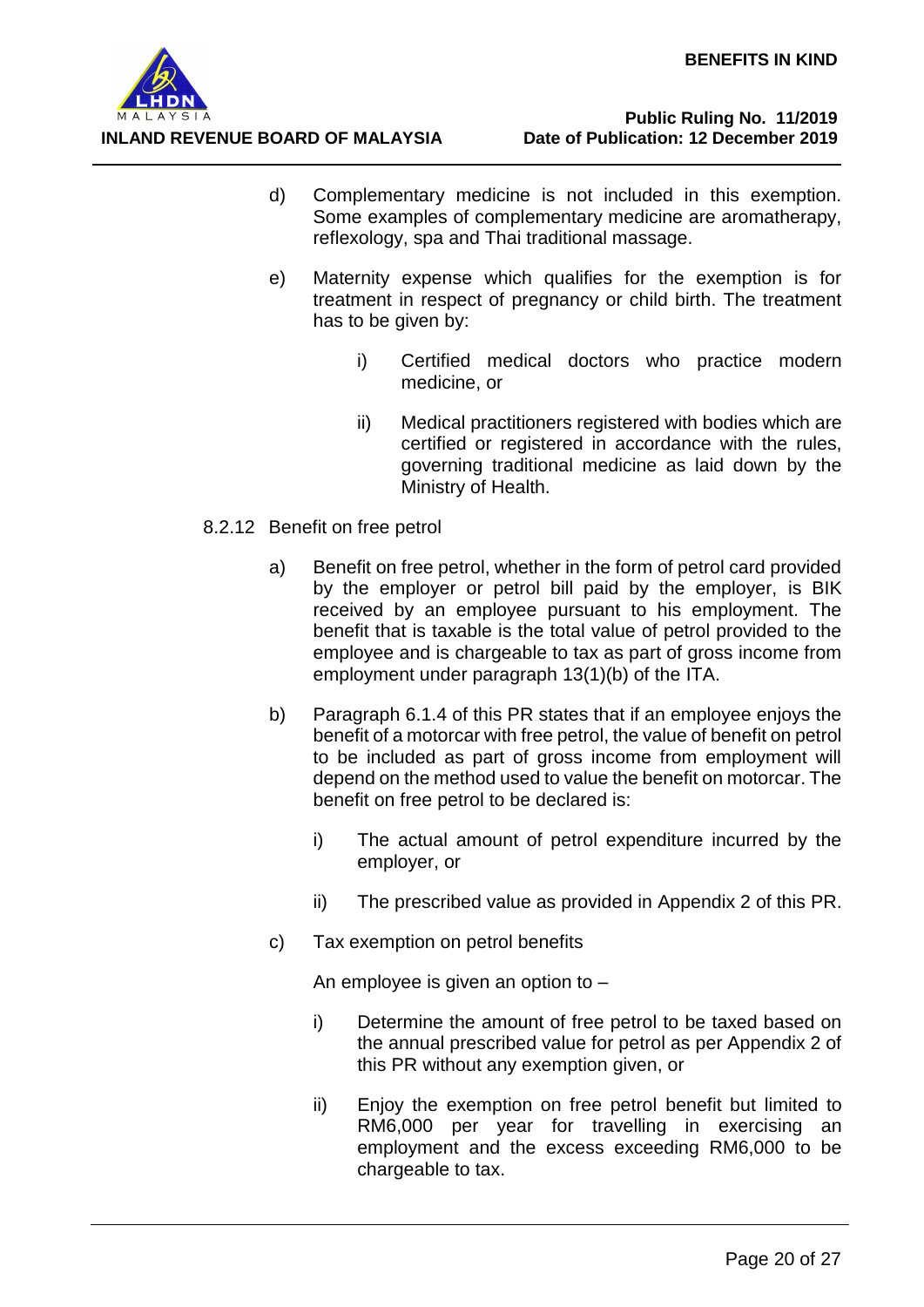

However, if an employee receives free petrol exceeding RM6,000 in exercising his employment, a claim for deduction for official duties can be made by the employee in computing his employment income. Records pertaining to the exempted amount and the claim for official duties should be kept for a period of 7 years for audit purposes.

# **Example 21**

Simon is provided with a 3 year-old used car which was purchased by his employer for RM180,000 together with the amenity of free petrol. The cost of the motorcar when new was RM206,000. The petrol bill incurred by the employer in respect of this motorcar in the year 2018 was RM8,900.

The annual value of BIK on car and petrol for the year of assessment 2018 is computed as follows:

| <b>Types Of</b><br><b>BIK</b> | <b>Based on</b><br><b>The Formula Method</b><br>(RM) | <b>Based on The</b><br><b>Prescribed</b><br><b>Value Method</b><br>(RM) |
|-------------------------------|------------------------------------------------------|-------------------------------------------------------------------------|
| <b>Motorcar</b>               | $180,000 \times 80\% = 18,000$                       | 9,000                                                                   |
| <b>Petrol</b>                 | 8,900 (actual value of petrol)                       | 2,100                                                                   |

Simon is given the option to declare the value of the benefit on petrol as follows:

- Chargeable to tax on RM2,100 i.e the prescribed value for petrol as per Appendix 2 of this PR, or
- Apply the exemption on free petrol benefit limited to RM6,000 for travelling in exercising his employment and the excess exceeding RM6,000 is chargeable to tax i.e RM2,900.
- iii) The exemption is not applicable to the benefit on motorcar. Therefore, the value of benefit on motorcar chargeable to tax is determined based on the formula method or the prescribed value method on motorcar i.e. as per Appendix 2 of this PR.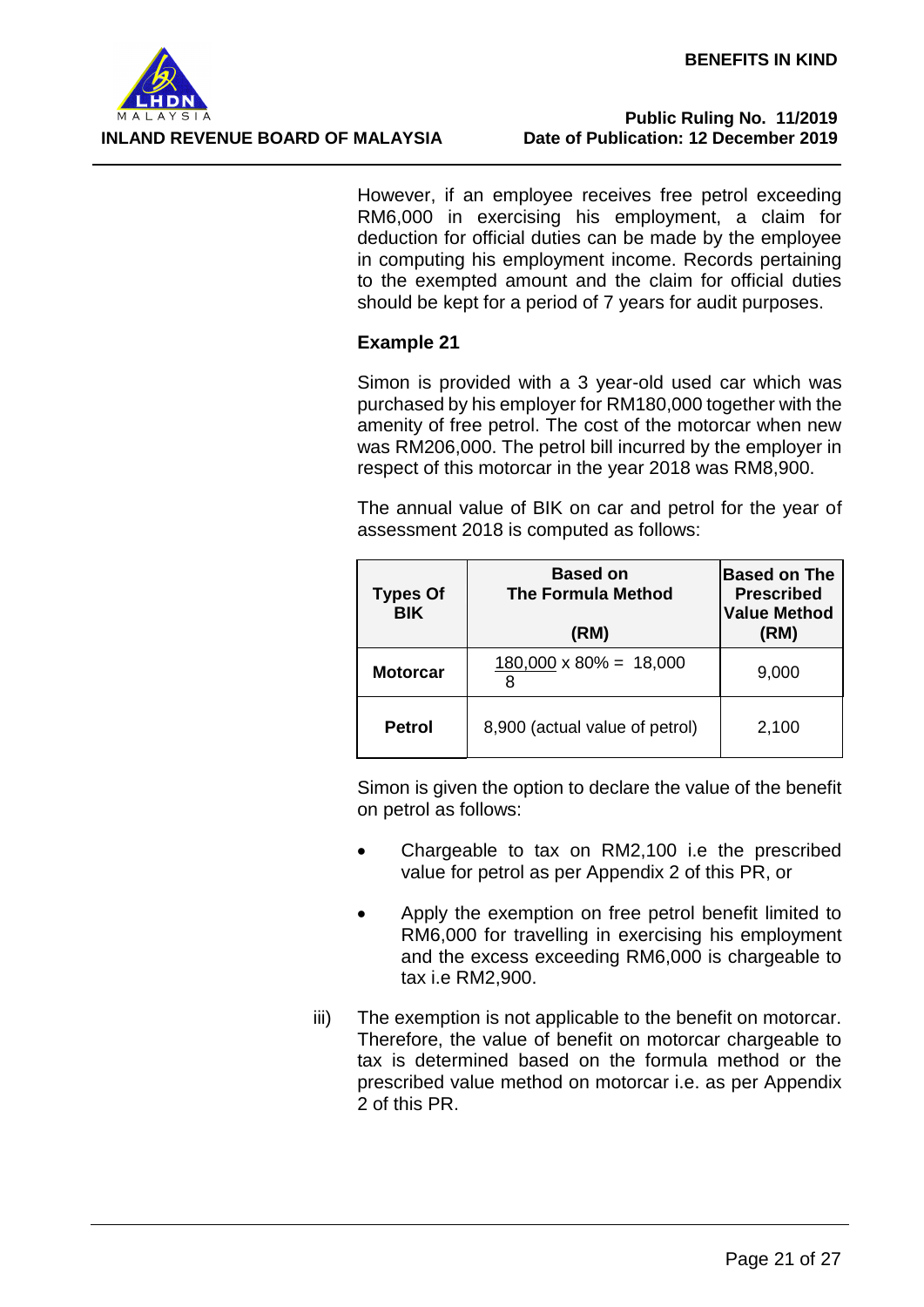

# **Example 22**

Based on Example 21, if the car is provided by the employer in the year 2018, the value of benefit on motorcar chargeable to tax is :

- RM18,000 based on the formula method.
- RM9,000 based on the prescribed value method.
- 8.3 Non-application
	- 8.3.1 The above tax exemption does not apply if the employee who was given BIK by the employer has control over his employer. Thus, the BIK received by that director or employee is taken to be part of his gross income from employment and taxable under paragraph 13(1)(b) of the ITA.
	- 8.3.2 For the purposes of this PR, control over his employer means:
		- a) For a company, the power of an employee to control is through the holding of shares or the possession of voting power in or in relation to that or any other company, or by virtue of powers conferred by the articles of association or other document regulating that or any other company, that the affairs of the first mentioned company are conducted in accordance with the wish of the employee.
		- b) For a partnership, the employee is a partner of the employer, or
		- c) For a sole proprietor, the employee and the employer is the same person.

### **9. Employer's Responsibilities**

- 9.1 In accordance with subsection 83(1) of the ITA, the employer is required to report in the employee's statement of remuneration (Form EA and EC) and Form E for the employer, all payments in respect of services provided by the employee including all types of BIKs. This includes the benefits provided for the spouse, family, servants, dependent or guest of the employee. The failure by the employer to comply with this subsection will render the employer liable to prosecution under subsection 120(1) of the ITA.
- 9.2 In accordance with section 82 of the ITA, the employer is also required to keep records and receipts pertaining to all claims on expenses incurred on the employees. These records and receipts must be kept for a period of seven (7) years from the end of the year to which any income from that business relates for the purposes of verification of claim during a tax audit. However, where the employer has failed to furnish its Income Tax Return Form (ITRF) for a year of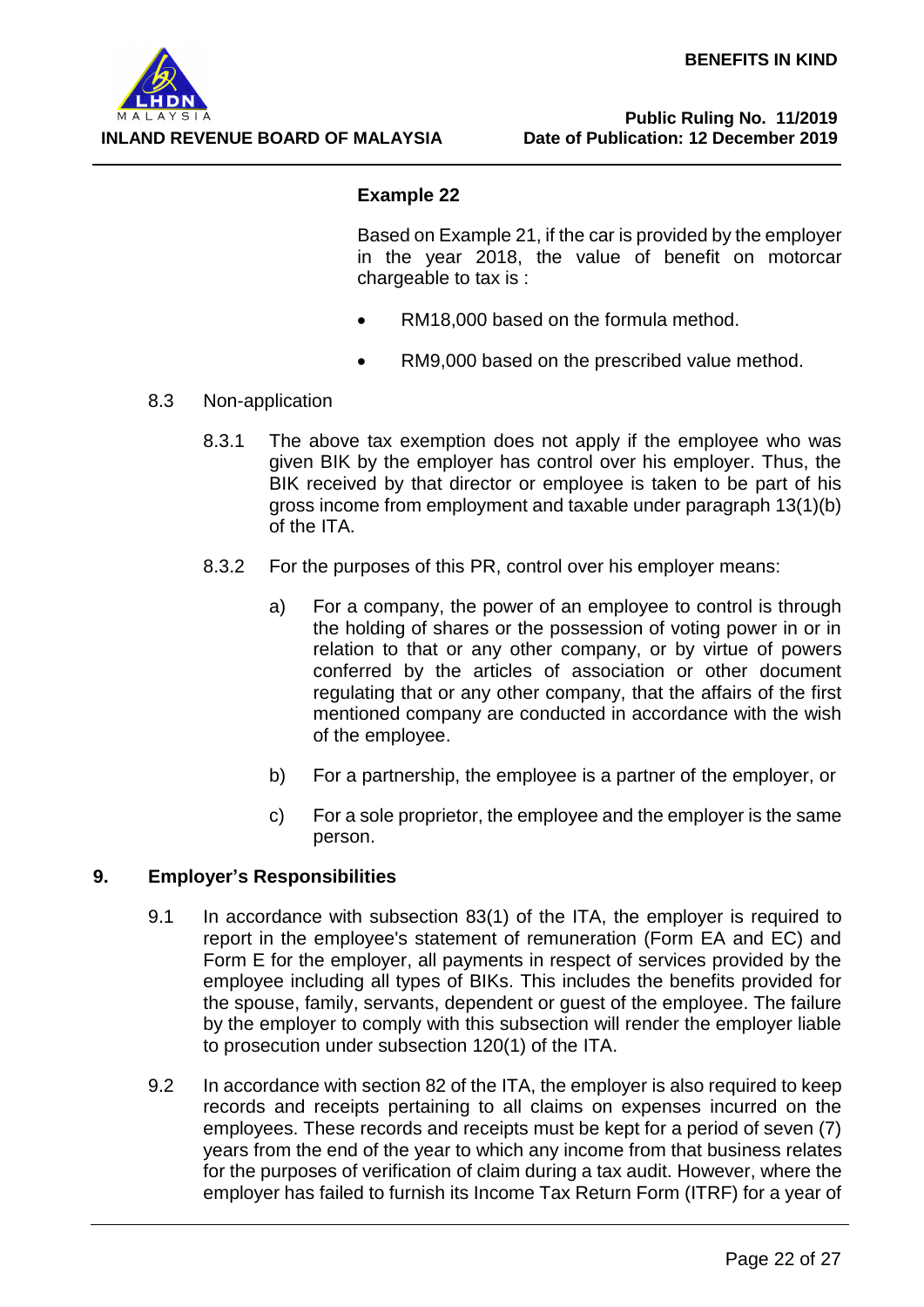

assessment, the employer shall keep and retain those records that relate to that year of assessment for a period of seven years after the end of the year in which the ITRF is furnished. The failure by the employer to comply with this section will render the employer liable to prosecution under section 119A of the ITA.

9.3 An employer is responsible to prepare a detailed list of all BIKs received and tax exempted by each employee in the respective Employee's Salary Statement for each year of assessment.

### **10. Employee's Responsibilities**

- 10.1 In accordance with subsection 77(1) of the ITA, the employee is required to report in the ITRF BE, M or B (whichever is applicable) all payments received in respect of having or exercising the employment including all types of BIKs received from the employer or third parties. This includes benefits received for the spouse, family, servants, dependent or guest of the employee. The failure by the employee to comply with this section will render the employee liable to prosecution or penalty under section 112 of the ITA. Where the employee under declares his income, he is liable to prosecution or penalty under section 113 of the ITA.
- 10.2 In accordance with section 82A of the ITA, the employee is required to keep records and documents pertaining to all receipts from the employer or third parties in respect of having or exercising an employment including the receipts of BIKs. Such records or documents must be kept for a period of seven (7) years from the end of the year of assessment the ITRF is furnished for purposes of verification during a tax audit. However, where the employee has failed to furnish his ITRF for a year of assessment, the employee shall keep and retain those records that relate to that year of assessment for a period of seven years after the end of the year in which the ITRF is furnished.

### **11. Monthly Tax Deduction (MTD)**

Where an employee receives a BIK from his employment, the employer must ensure that the tax to be charged on the BIK is deducted from the employee's remuneration based on the Schedule (Rule 3) of the monthly Income Tax Deductions under the Income Tax (Deduction From Remuneration) Rules 1994 [P.U.(A) 507/1994] in the month in which the BIK is paid. In the case where the salary of the employee is not sufficient to absorb the monthly income tax deduction on the BIK, the employer is required to obtain the approval of the LHDNM for payment of MTD on the BIK by instalments.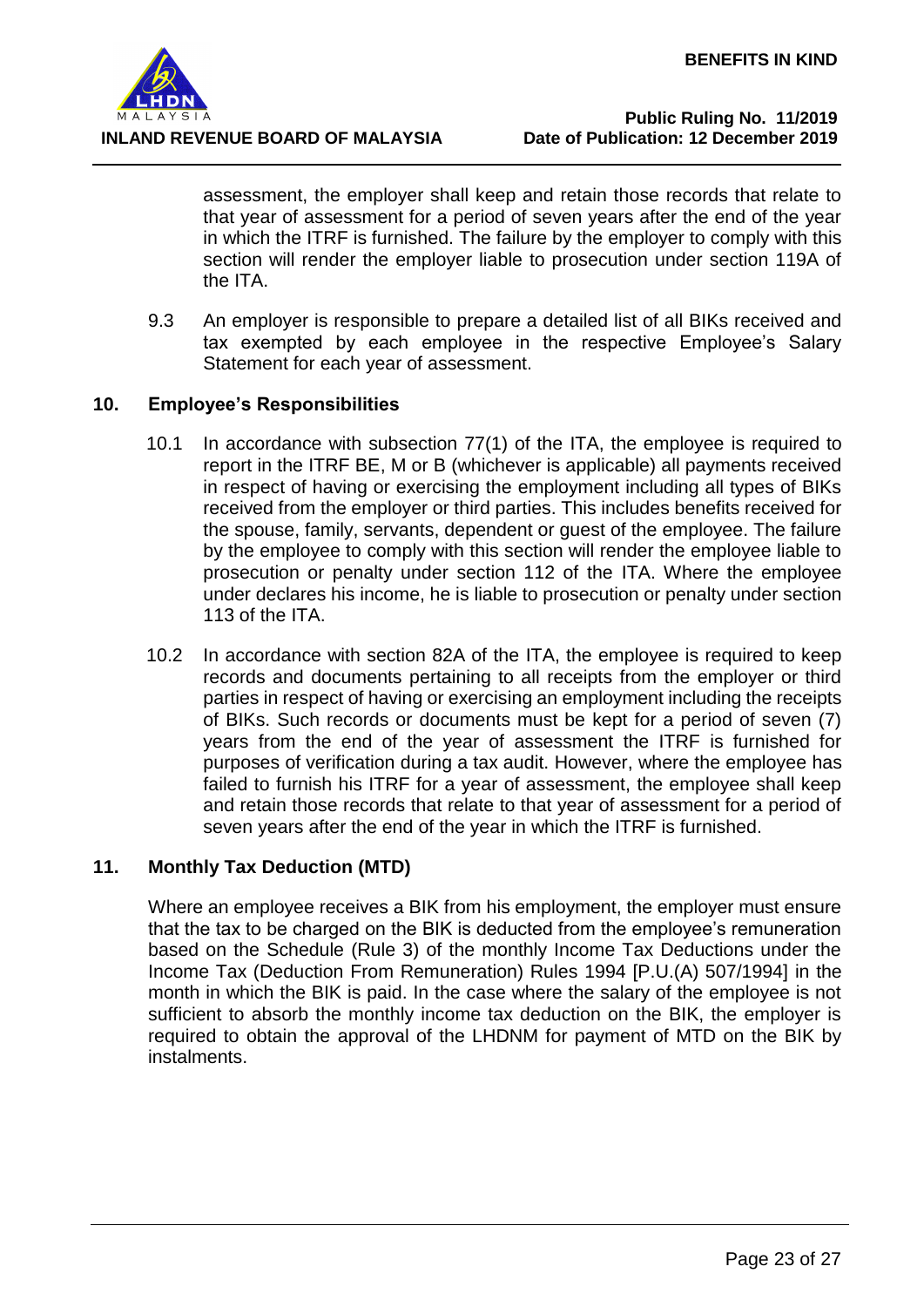

### **12. Deduction Claim**

### 12.1 Deduction claim by employers

Capital expenditure incurred by the employer to provide the BIK to employees are entitled to capital allowances and industry building allowances [subparagraph 42A(2)] under Schedule 3 of the ITA other than the expenses specified under Income Tax (Deduction for Benefit and Gift From Employer to Employee) Rules 2009 [P.U.(A) 153/2009], where employers are entitled to special deductions in ascertaining the adjusted income from its business in the basis period for a year of assessment.

### 12.2 Deduction claim by employees

A claim for a deduction can only be made in respect of the formula method. Any claim for deduction in respect of official use of any BIK must be made by the employee himself in his ITRF. Records pertaining to the claims must be kept for a period of seven years for purpose of audit.

### **13. Updates and Amendments**

This PR replaces the PR No. 3/2013 dated 15 March 2013.

| No. | Paragraph                                               | <b>Remarks</b>               |
|-----|---------------------------------------------------------|------------------------------|
|     | 6.5, 6.6 and 11                                         | New paragraph inserted       |
| 2.  | 6.1.11, 8.2.9.2,<br>8.2.10, 8.2.11, 9.2,<br>10.2 and 12 | These paragraphs are amended |
| 3.  | Appendix 2                                              | This appendix is amended     |

### **14. Disclaimer**

The examples in this PR are for illustration purposes only and are not exhaustive.

15. This PR needs to be read together with Public Ruling No. 5/2019 on Perquisites from Employment dated 19 November 2019.

**Director General of Inland Revenue, Inland Revenue Board of Malaysia.**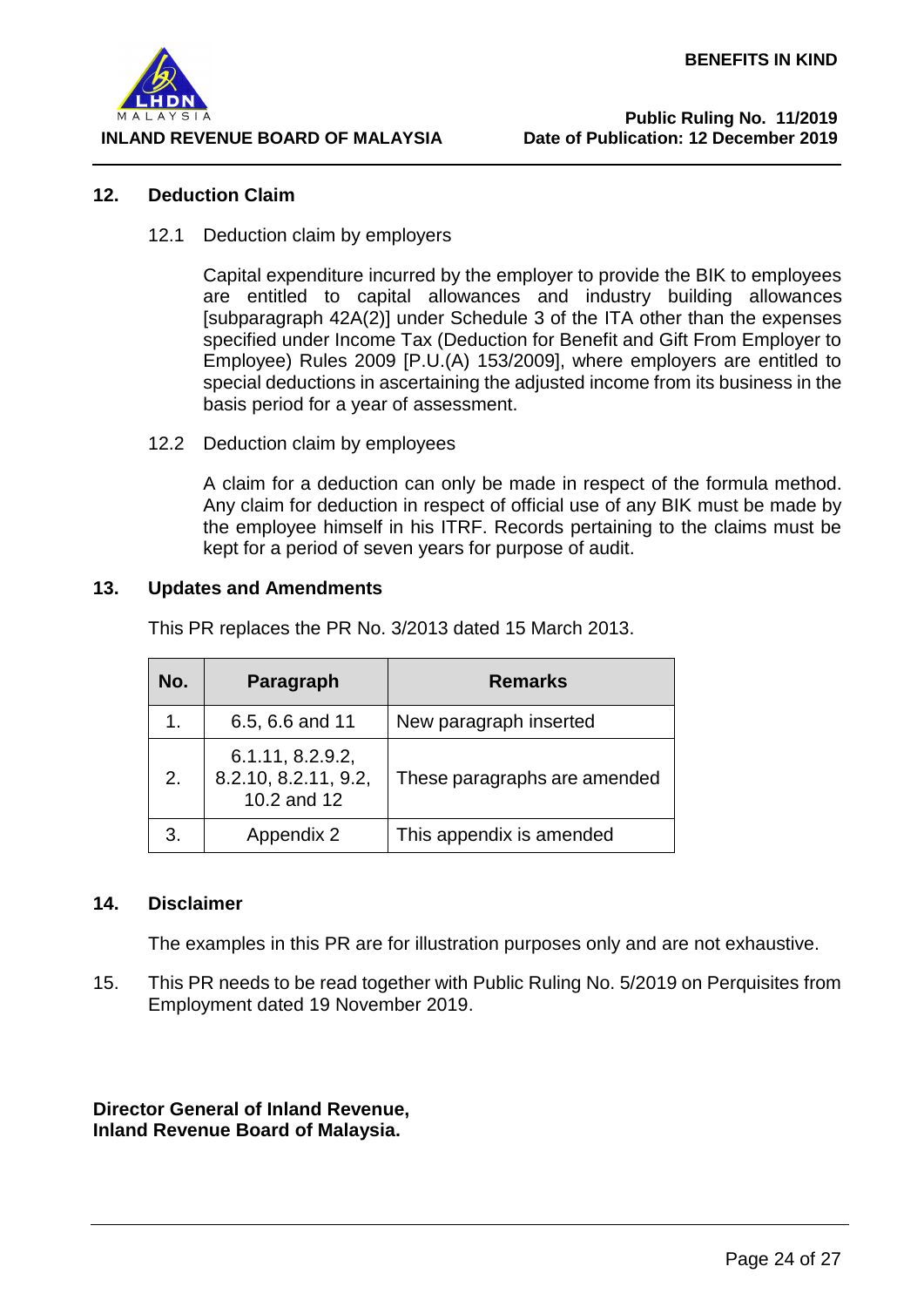

## **APPENDIX 1**

### **PRESCRIBED AVERAGE LIFE SPAN OF VARIOUS ASSETS PROVIDED BY EMPLOYERS TO EMPLOYEES**

|     | <b>ASSETS</b>                                                                                                                                                                                   | <b>PRESCRIBED AVERAGE LIFE</b><br><b>SPAN (YEARS)</b> |
|-----|-------------------------------------------------------------------------------------------------------------------------------------------------------------------------------------------------|-------------------------------------------------------|
| 1.  | Motorcar                                                                                                                                                                                        | 8                                                     |
| 2.  | Furniture and fittings:<br>(i)<br><b>Curtains and carpets</b><br>(ii)<br>Furniture, sewing machine<br>Air conditioner<br>(iii)<br>Refrigerator<br>(iv)                                          | 5<br>15<br>8<br>10                                    |
| 3.  | Kitchen equipment (i.e. crockery, rice cooker,<br>ga<br>electric kettle, toaster, coffee maker,<br>S<br>cooker, cooker hood, oven, dish washer,<br>washing machine, dryer, food processor etc.) | 6                                                     |
| Ι4. | Entertainment and recreation:<br>Piano<br>(i)<br>Organ<br>(ii)<br>TV, video recorder, CD/ DVD player,<br>(iii)<br>stereo set<br>Swimming pool (detachable), sauna<br>(iv)                       | 20<br>10<br>$\overline{7}$<br>15                      |
| 5.  | Miscellaneous                                                                                                                                                                                   | 5                                                     |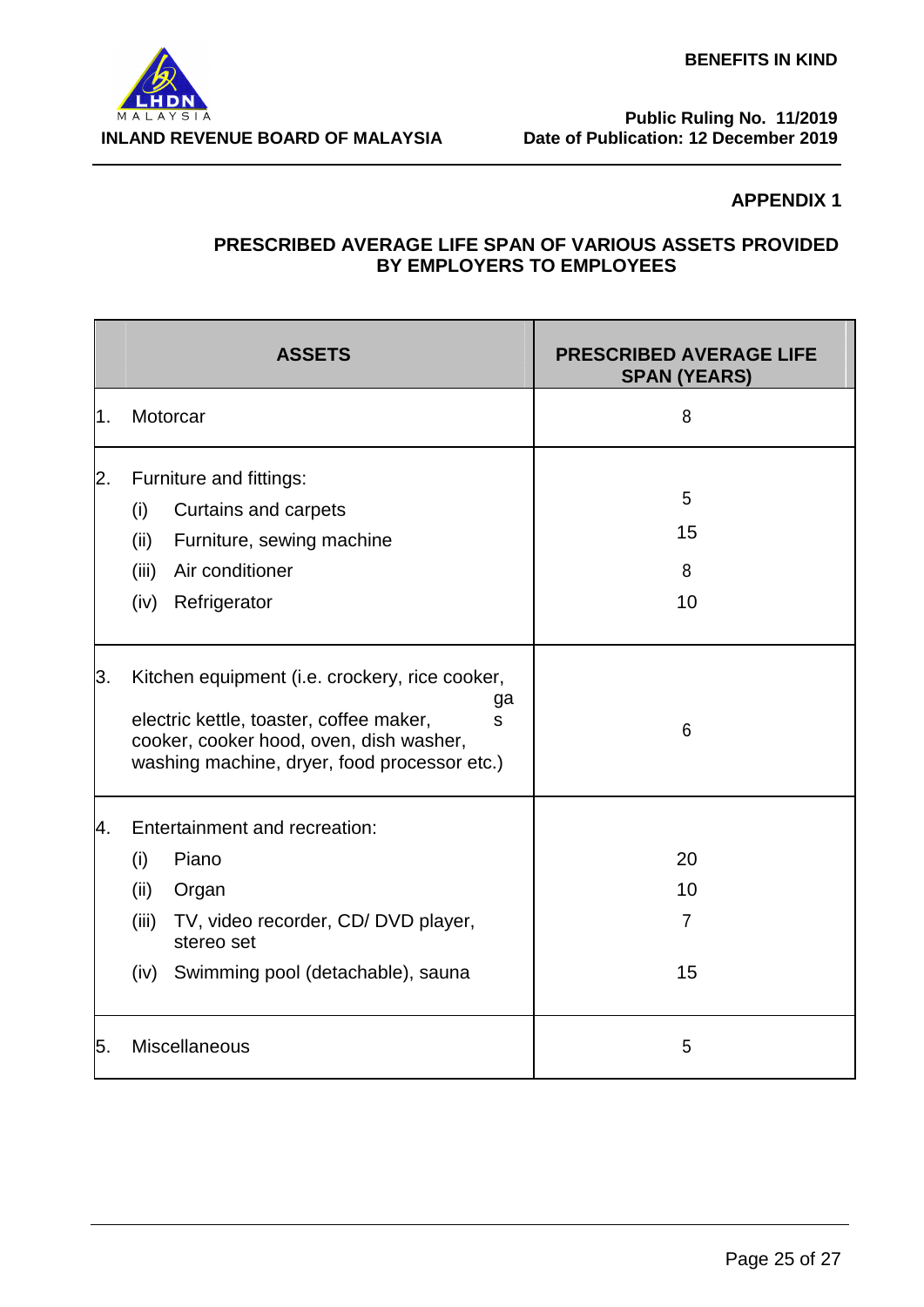

### **APPENDIX 2**

# **PRESCRIBED VALUE OF BENEFITS IN KIND COMMONLY PROVIDED BY EMPLOYERS TO EMPLOYEES**

# **1. THE PRESCRIBED VALUE OF MOTORCAR AND ITS RELATED BENEFITS**

| <b>Cost of Motorcar</b><br>(New)<br><b>RM</b> | <b>Annual Prescribed Benefit</b><br>of Motorcar | <b>Annual Prescribed</b><br><b>Benefit of Petrol</b> |
|-----------------------------------------------|-------------------------------------------------|------------------------------------------------------|
|                                               | <b>RM</b>                                       | <b>RM</b>                                            |
| Up to 50,000                                  | 1,200                                           | 600                                                  |
| 50,001-75,000                                 | 2,400                                           | 900                                                  |
| 75,001-100,000                                | 3,600                                           | 1,200                                                |
| 100,001-150,000                               | 5,000                                           | 1,500                                                |
| 150,001-200,000                               | 7,000                                           | 1,800                                                |
| 200,001-250,000                               | 9,000                                           | 2,100                                                |
| 250,001-350,000                               | 15,000                                          | 2,400                                                |
| 350,001-500,000                               | 21,250                                          | 2,700                                                |
| 500,001 and above                             | 25,000                                          | 3,000                                                |

# **2. PRESCRIBED VALUE OF HOUSEHOLD FURNISHINGS, APPARATUS AND APPLIANCES**

| <b>CATEGOR</b> | <b>TYPE OF BENEFIT</b>                                                                                                                         | <b>ANNUAL PRESCRIBED</b><br><b>VALUE OF BIK PROVIDED</b><br>(RM) |
|----------------|------------------------------------------------------------------------------------------------------------------------------------------------|------------------------------------------------------------------|
|                | Semi-furnished with furniture in the<br>lounge, dining room or bedroom.                                                                        | 840                                                              |
| $\overline{2}$ | Semi-furnished with furniture as in<br>Column 1 and one or two of the<br>following:<br>air-conditioners<br>• curtains and alike<br>carpets     | 1,680                                                            |
| 3              | Fully furnished with benefits as in<br>Columns 1 and 2 as above plus one<br>or more of kitchen equipment,<br>crockery, utensils and appliances | 3,360                                                            |
| 4              | Service charges and other bills such<br>as water and electricity.                                                                              | Service charges and bills paid<br>by the employer.               |